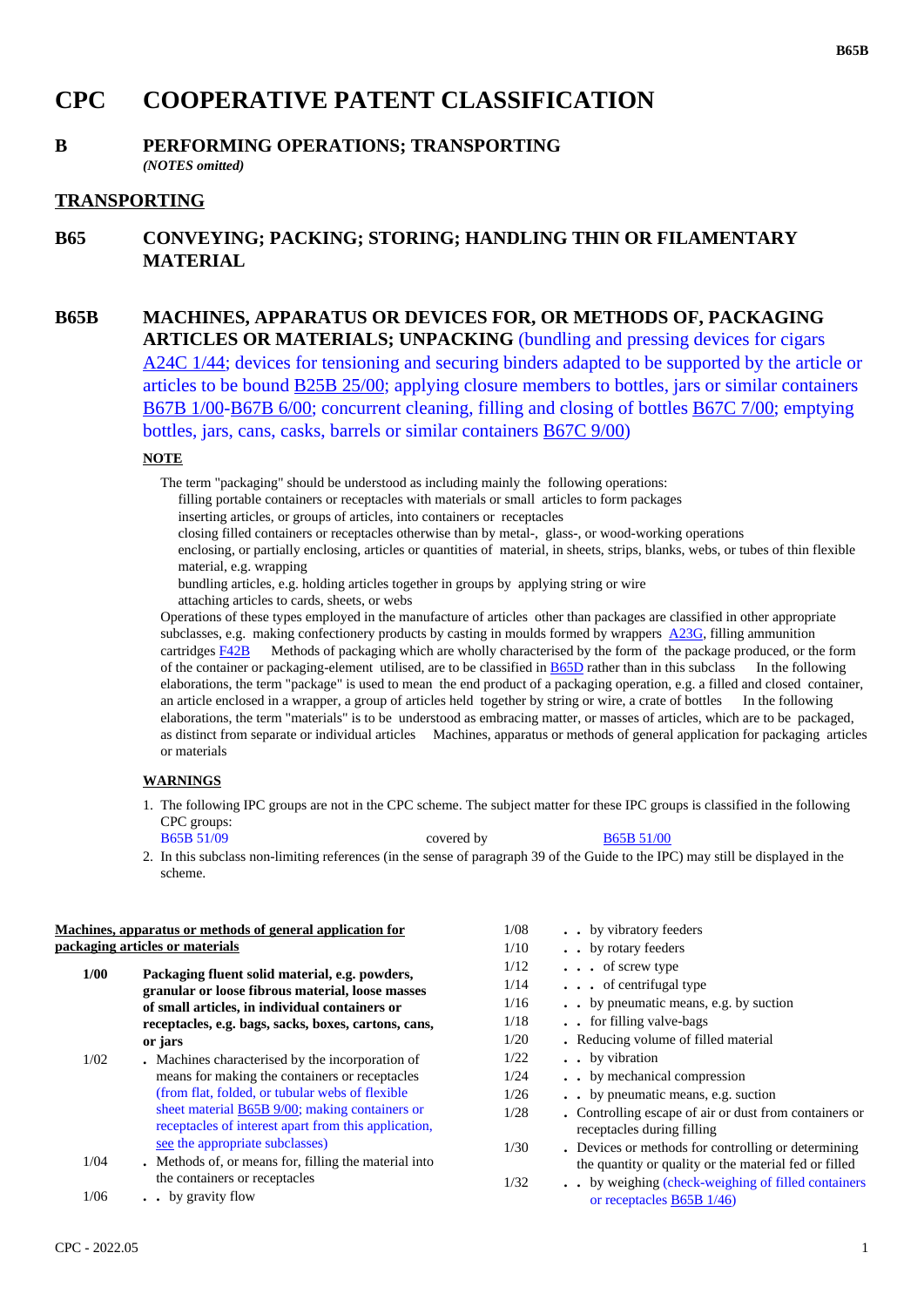| ×<br>ł |  |
|--------|--|
|--------|--|

| 1/34<br>1/36 | . Adjusting weight by trickle feed<br>by volumetric devices or methods (checking                                                                                                |
|--------------|---------------------------------------------------------------------------------------------------------------------------------------------------------------------------------|
|              | volume of filled material <b>B65B</b> 1/48)                                                                                                                                     |
| 1/363        | {with measuring pockets moving in an endless<br>path }                                                                                                                          |
| 1/366        | {about a horizontal axis of symmetry}<br>$\ddot{\phantom{a}}$                                                                                                                   |
| 1/38         | . by pistons co-operating with measuring<br>chambers                                                                                                                            |
| 1/385        | $\ldots$ {moving in an endless path}                                                                                                                                            |
| 1/40         | . . by timing of filling operations                                                                                                                                             |
| 1/42         | . . and arresting flow by cut-off means                                                                                                                                         |
| 1/44         | . . Checking density of material to be filled                                                                                                                                   |
| 1/46         | . . Check-weighing of filled containers or<br>receptacles                                                                                                                       |
| 1/48         | . . Checking volume of filled material                                                                                                                                          |
| 3/00         | Packaging plastic material, semiliquids, liquids or<br>mixed solids and liquids, in individual containers<br>or receptacles, e.g. bags, sacks, boxes, cartons,<br>cans, or jars |
| 3/003        | . {Filling medical containers such as ampoules, vials,<br>syringes or the like}                                                                                                 |
| 3/006        | {Related operations, e.g. scoring ampoules}<br>$\ddotsc$                                                                                                                        |
| 3/02         | . Machines characterised by the incorporation of                                                                                                                                |
|              | means for making the containers or receptacles<br>(making containersor receptacles of interest apart<br>from this application, see appropriate subclasses)                      |
| 3/022        | . . {Making containers by moulding of a<br>thermoplastic material}                                                                                                              |
| 3/025        | . . {Making parallelepipedal containers from a single<br>carton blank}                                                                                                          |
| 3/027        | . . {Making containers from separate body and end-<br>parts }                                                                                                                   |
| 3/04         | . Methods of, or means for, filling the material into<br>the containers or receptacles                                                                                          |
| 3/045        | • {for filling flexible containers having a filling and<br>dispensing spout, e.g. containers of the "bag-in-<br>box"-type}                                                      |
| 3/06         | . . by gravity flow                                                                                                                                                             |
| 3/08         | . by screw-type feeders                                                                                                                                                         |
| 3/10         | by application of pressure to material (by screw-<br>type feeders B65B 3/08)                                                                                                    |
| 3/12         | mechanically, e.g. by pistons or pumps<br>$\ddot{\phantom{0}}$                                                                                                                  |
| 3/14         | . pneumatically                                                                                                                                                                 |
| 3/16         | . . for filling collapsible tubes (for filling valve bags<br><b>B65B 3/17)</b>                                                                                                  |
| 3/17         | for filling valve bags                                                                                                                                                          |
| 3/18         | . Controlling escape of air from containers or<br>receptacles during filling                                                                                                    |
| 3/22         | . Defoaming liquids in connection with filling                                                                                                                                  |
| 3/24         | . Topping-up containers or receptacles to ensure<br>complete filling                                                                                                            |
| 3/26         | . Methods or devices for controlling the quantity of<br>the material fed or filled                                                                                              |
| 3/28         | • by weighing                                                                                                                                                                   |
| 3/30         | . . by volumetric measurement                                                                                                                                                   |
| 3/305        | {with measuring pockets moving in an endless<br>.<br>$path$ }                                                                                                                   |
| 3/32         | • by pistons co-operating with measuring<br>chambers                                                                                                                            |
| 3/323        | {with measuring chambers travelling in an<br>endless path}                                                                                                                      |
| 3/326        | {for dosing several products to be mixed}<br>$\cdot$                                                                                                                            |
| 3/34         | . . by timing of filling operations                                                                                                                                             |

| 3/36  | and arresting flow by cut-off means                                                                                                                                                                             |
|-------|-----------------------------------------------------------------------------------------------------------------------------------------------------------------------------------------------------------------|
| 5/00  | Packaging individual articles in containers or<br>receptacles, e.g. bags, sacks, boxes, cartons, cans,<br>jars                                                                                                  |
| 5/02  | . Machines characterised by incorporation of means<br>for making the containers or receptacles (making<br>containers or receptacles of interest apart from this<br>application, see the appropriate subclasses) |
| 5/022 | $\bullet$ {for making bags}                                                                                                                                                                                     |
| 5/024 | . {for making containers from preformed blanks}                                                                                                                                                                 |
| 5/026 | {for making trays}<br>$\ddot{\phantom{0}}$                                                                                                                                                                      |
| 5/028 | {for making containers from two or more<br>$\ddot{\phantom{0}}$<br>blanks (B65B 5/026 takes precedence)}                                                                                                        |
| 5/04  | . Packaging single articles                                                                                                                                                                                     |
| 5/045 | $\{in \text{ bags}\}$<br>$\ddot{\phantom{0}}$<br>$\ddot{\phantom{0}}$                                                                                                                                           |
| 5/06  | . Packaging groups of articles, the groups being<br>treated as single articles                                                                                                                                  |
| 5/061 | {Filled bags}                                                                                                                                                                                                   |
| 5/062 | • {Confectionery}                                                                                                                                                                                               |
| 5/064 | • {Potato chips}                                                                                                                                                                                                |
| 5/065 | • {Gable-topped container}                                                                                                                                                                                      |
| 5/067 | {in bags (B65B 5/061 - B65B 5/065 take<br>$\ddot{\phantom{a}}$<br>precedence) }                                                                                                                                 |
| 5/068 | $\bullet$ $\bullet$ {in trays (B65B 5/061 - B65B 5/065 take<br>precedence) }                                                                                                                                    |
| 5/08  | . Packaging groups of articles, the articles being<br>individually gripped or guided for transfer to the<br>containers or receptacles                                                                           |
| 5/10  | Filling containers or receptacles progressively or in<br>stages by introducing successive articles, or layers<br>of articles                                                                                    |
| 5/101 | {by gravity $(B65B 5/12$ and B65B 5/108 take<br>precedence) }                                                                                                                                                   |
| 5/103 | {for packaging pills or tablets}<br>$\ddot{\phantom{0}}$                                                                                                                                                        |
| 5/105 | $\bullet$ (by grippers (B65B 5/12 and B65B 5/108 take<br>precedence) }                                                                                                                                          |
| 5/106 | {by pushers (B65B 5/12 and B65B 5/108 take<br>precedence) }                                                                                                                                                     |
| 5/108 | {Article support means temporarily arranged in<br>the container}                                                                                                                                                |
| 5/12  | Introducing successive articles, e.g. confectionery<br>products, of different shape or size in<br>predetermined positions                                                                                       |
| 7/00  | <b>Closing containers or receptacles after filling</b>                                                                                                                                                          |
| 7/01  | Machines characterised by incorporation of means<br>for making the closures before applying (making<br>closures, of interest apart from this application, see<br>the relevant subclass)                         |
| 7/02  | . Closing containers or receptacles deformed by, or<br>taking-up shape, of, contents, e.g. bags, sacks                                                                                                          |
| 7/025 | {Closing valve bags}<br>$\ddot{\phantom{0}}$                                                                                                                                                                    |
| 7/04  | . . by tucking-in mouth portion to form two flaps<br>and subsequently folding-down                                                                                                                              |
| 7/06  | - by collapsing mouth portion, e.g. to form a single<br>flap                                                                                                                                                    |
| 7/08  | . and folding                                                                                                                                                                                                   |
| 7/10  | $\ldots$ and rolling-in                                                                                                                                                                                         |
| 7/12  | . and twisting                                                                                                                                                                                                  |
| 7/14  | . Closing collapsible or resilient tubes, e.g. for tooth<br>paste, for lighter fuel                                                                                                                             |
| 7/16  | . Closing semi-rigid or rigid containers or receptacles<br>not deformed by, or not taking-up shape of,<br>contents, e.g. boxes or cartons                                                                       |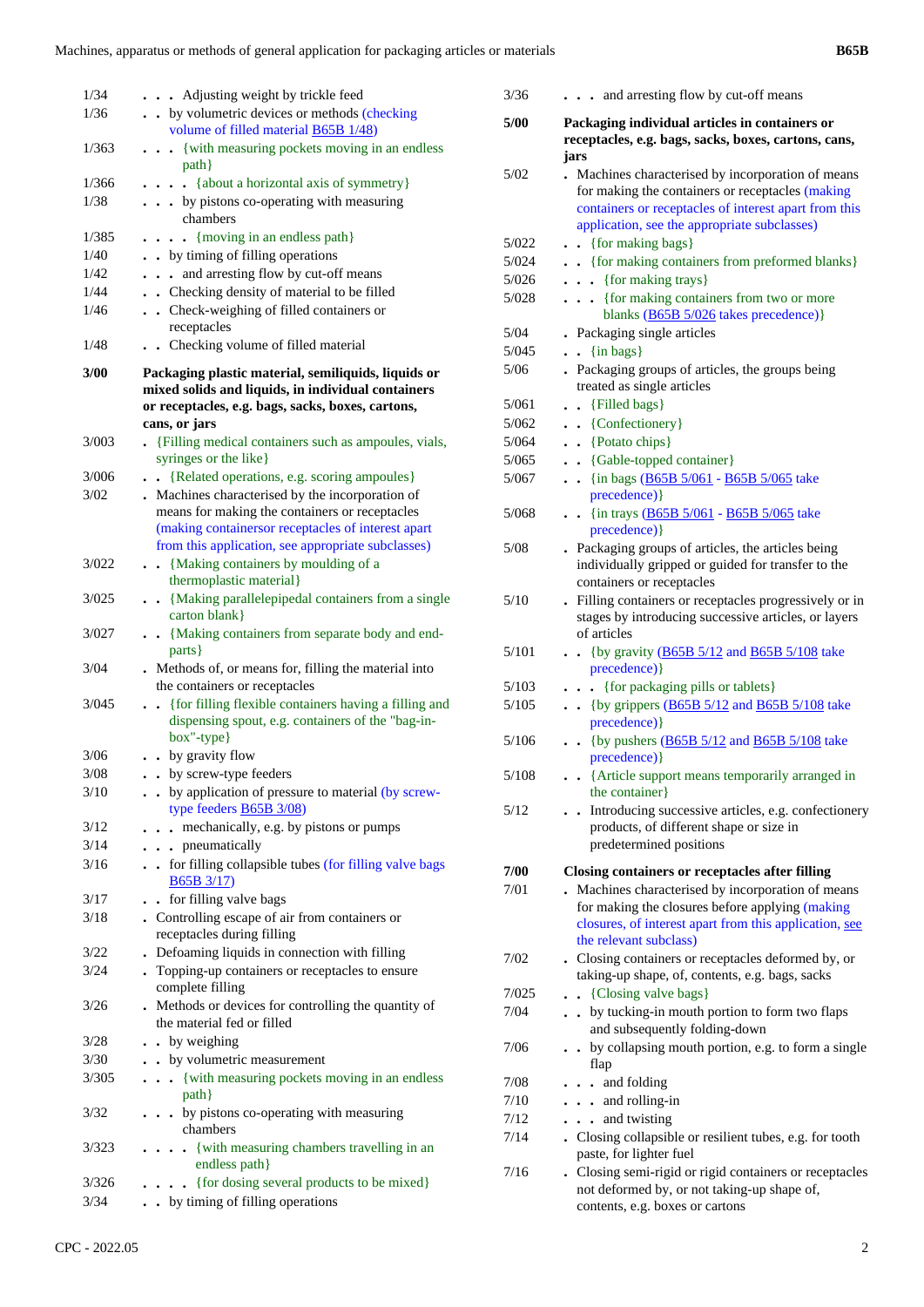| 7/161    | . . {Sealing filled ampoules}                                                                                                                                                                                   |
|----------|-----------------------------------------------------------------------------------------------------------------------------------------------------------------------------------------------------------------|
| 7/162    | {by feeding web material to securing means}                                                                                                                                                                     |
| 7/164    | $\ldots$ {Securing by heat-sealing}                                                                                                                                                                             |
| 7/165    | . {Securing by deformation of the web material}                                                                                                                                                                 |
| 7/167    | . . {Securing by heat-shrinking}                                                                                                                                                                                |
| 7/168    | {by applying and securing double closures}                                                                                                                                                                      |
| 7/18     | . . by collapsing mouth portion and subsequently                                                                                                                                                                |
|          | folding-down or securing flaps                                                                                                                                                                                  |
| 7/20     | . . by folding-down preformed flaps                                                                                                                                                                             |
| 7/22     | and inserting flap portions between contents                                                                                                                                                                    |
|          | and wall                                                                                                                                                                                                        |
| 7/24     | . and interengaging tongue and slot closures                                                                                                                                                                    |
| 7/26     | . . by closing hinged lids                                                                                                                                                                                      |
| 7/28     | by applying separate preformed closures, e.g. lids,<br>covers                                                                                                                                                   |
| 7/2807   | . {Feeding closures}                                                                                                                                                                                            |
| 7/2814   | . {the closures being interconnected}                                                                                                                                                                           |
| 7/2821   | {applying plugs or threadless stoppers (for<br>bottles or jars $\underline{B67B}$ 1/04)}                                                                                                                        |
| 7/2828   | {inserting and rotating screw stoppers (for<br>bottles or jars $\underline{B67B}$ 1/06)}                                                                                                                        |
| 7/2835   | {applying and rotating preformed threaded caps<br>(for bottles or jars $\frac{B67B3/20}{B}$ )                                                                                                                   |
| 7/2842   | {Securing closures on containers (in general<br>B65B 51/00)                                                                                                                                                     |
| 7/285    | {by deformation of the closure}                                                                                                                                                                                 |
| 7/2857   | $\ldots$ (and the container rim)                                                                                                                                                                                |
| 7/2864   | $\ldots$ {by adhesive tape}                                                                                                                                                                                     |
| 7/2871   | $\ldots$ {by gluing}                                                                                                                                                                                            |
| 7/2878   |                                                                                                                                                                                                                 |
|          |                                                                                                                                                                                                                 |
| 7/2885   | $\ldots$ { by heat-sealing }                                                                                                                                                                                    |
| 7/2892   | $\ldots$ {by heat-shrinking (in general B65B 53/02)}<br>$\ldots$ {by deformation of the container rim}                                                                                                          |
| 9/00     | Enclosing successive articles, or quantities of<br>material, e.g. liquids or semiliquids, in flat,<br>folded, or tubular webs of flexible sheet material;<br>Subdividing filled flexible tubes to form packages |
| 9/02     | Enclosing successive articles, or quantities of                                                                                                                                                                 |
|          | material between opposed webs                                                                                                                                                                                   |
| 9/023    | • {Packaging fluent material $(B65B 9/04)$ takes<br>precedence) }                                                                                                                                               |
| 9/026    | {the webs forming a curtain}                                                                                                                                                                                    |
| 9/04     | one or both webs being formed with pockets for<br>the reception of the articles, or of the quantities of<br>material                                                                                            |
| 9/042    | {for fluent material}<br>$\ddot{\phantom{0}}$                                                                                                                                                                   |
| 9/045    | {for single articles, e.g. tablets}                                                                                                                                                                             |
| 2009/047 | {Rotary pocket formers}<br>.                                                                                                                                                                                    |
| 9/06     | . Enclosing successive articles, or quantities of<br>material, in a longitudinally-folded web, or in a web<br>folded into a tube about the articles or quantities of<br>material placed upon it                 |
|          | <b>NOTE</b>                                                                                                                                                                                                     |
|          | If an invention involves both continuous and<br>intermittent web motion, it is classified in both<br>groups <b>B65B</b> 9/067 and <b>B65B</b> 9/073.                                                            |
| 2009/063 | {Forming shoulders}                                                                                                                                                                                             |
| 9/067    | the web advancing continuously (B65B 9/08<br>takes precedence)                                                                                                                                                  |

 9/073 **. .** the web having intermittent motion (B65B 9/08 takes precedence)

| 9/08   | . in a web folded and sealed transversely to form<br>pockets which are subsequently filled and then<br>closed by sealing                                                                                                                                  |
|--------|-----------------------------------------------------------------------------------------------------------------------------------------------------------------------------------------------------------------------------------------------------------|
|        | <b>NOTE</b>                                                                                                                                                                                                                                               |
|        | If an invention involves both continuous and<br>intermittent web motion, it is classified in both<br>groups <b>B65B</b> 9/087 and <b>B65B</b> 9/093.                                                                                                      |
| 9/087  | . the web advancing continuously                                                                                                                                                                                                                          |
| 9/093  | . the web having intermittent motion                                                                                                                                                                                                                      |
| 9/10   | . Enclosing successive articles, or quantities of<br>material, in preformed tubular webs, or in webs<br>formed into tubes around filling nozzles, e.g.<br>extruded tubular webs                                                                           |
| 9/12   | Subdividing filled tubes to form two or more<br>$\ddot{\phantom{a}}$<br>packages by sealing or securing involving<br>displacement of contents                                                                                                             |
| 9/13   | the preformed tubular webs being supplied in a<br>flattened state                                                                                                                                                                                         |
| 9/135  | $\bullet$ {for palletised loads}                                                                                                                                                                                                                          |
| 9/14   | Devices for distending tubes supplied in the<br>flattened state                                                                                                                                                                                           |
| 9/15   | . the preformed tubular webs being stored on filling<br>nozzles                                                                                                                                                                                           |
| 9/18   | . Devices for storing tubular webs                                                                                                                                                                                                                        |
| 9/20   | . . the webs being formed into tubes in situ around<br>the filling nozzles                                                                                                                                                                                |
|        | <b>NOTE</b>                                                                                                                                                                                                                                               |
|        | If an invention involves both continuous and<br>intermittent web motion, it is classified in both<br>groups <b>B65B</b> 9/207 and <b>B65B</b> 9/213.                                                                                                      |
| 9/2007 | {Means for stripping or squeezing filled tubes<br>prior to sealing to remove air or products from<br>sealing area}                                                                                                                                        |
| 9/2014 | . Tube advancing means}                                                                                                                                                                                                                                   |
| 9/2021 | • {combined with longitudinal welding<br>$\ddot{\phantom{0}}$<br>devices }                                                                                                                                                                                |
| 9/2028 | $\ldots$ {Rollers or belts}                                                                                                                                                                                                                               |
| 9/2035 | {Tube guiding means}                                                                                                                                                                                                                                      |
| 9/2042 | {Means for altering the cross-section of the<br>tube filling opening prior to transversal sealing,<br>e.g. tube spreading devices (subdividing<br>filled tubes to form two or more packages by<br>sealing involving displacement of contents<br>B65B9/12) |
| 9/2049 | {Package shaping devices acting on filled tubes<br>prior to sealing the filling opening (shaping or<br>reshaping completed packages <b>B65B 61/24</b> )}                                                                                                  |
| 9/2056 | {Machines for packages of special type or<br>$form$ }                                                                                                                                                                                                     |
| 9/2063 | . {The webs being spirally wound around the<br>filling nozzle}                                                                                                                                                                                            |
| 9/207  | the web advancing continuously (B65B 9/22<br>takes precedence)                                                                                                                                                                                            |
| 9/213  | the web having intermittent motion $(B65B9/22)$<br>takes precedence)                                                                                                                                                                                      |
| 9/22   | Forming shoulders; Tube formers                                                                                                                                                                                                                           |
| 9/24   | the tubes being formed in situ by extrusion                                                                                                                                                                                                               |
|        |                                                                                                                                                                                                                                                           |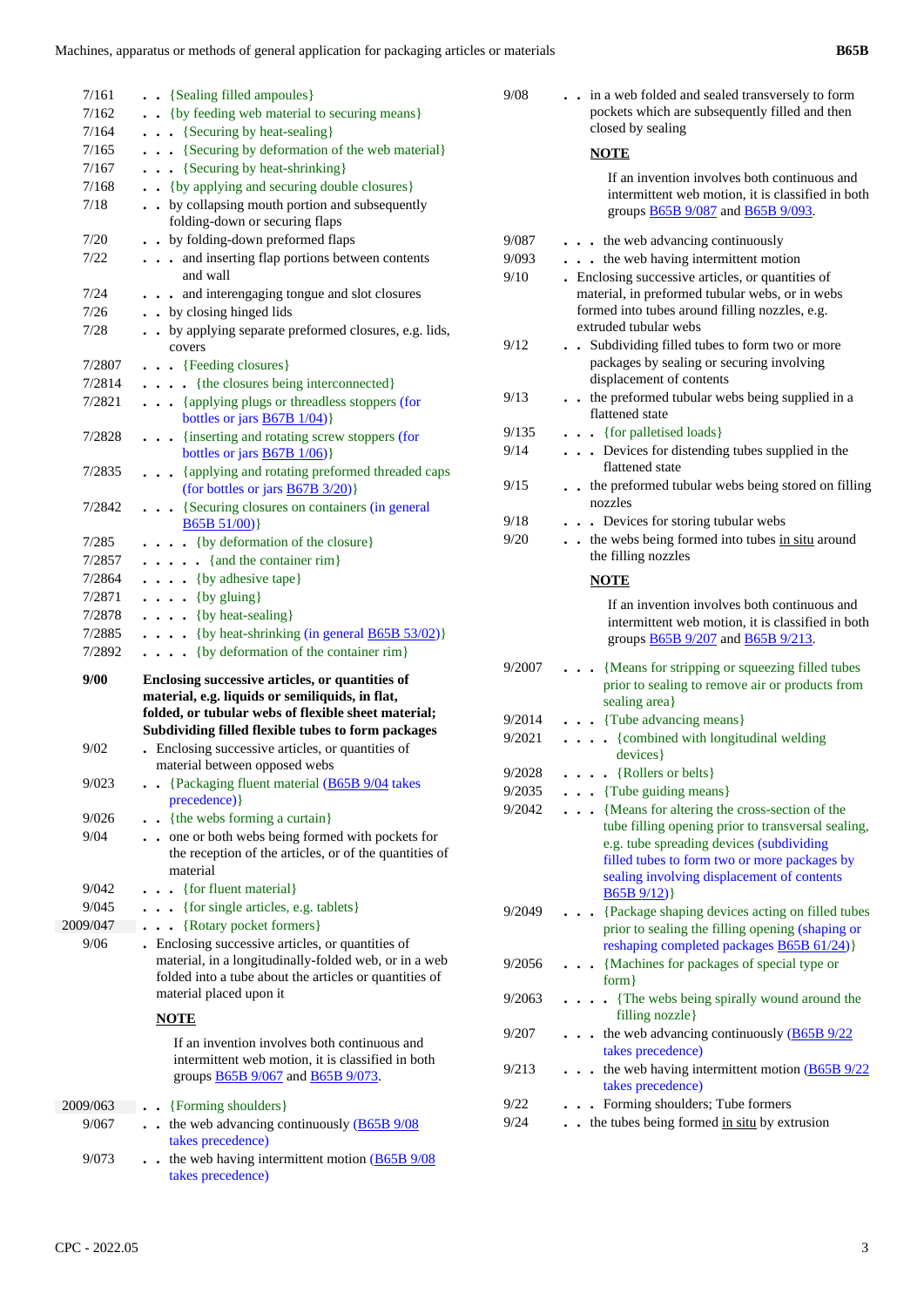| 11/00    | Wrapping, e.g. partially or wholly enclosing,                                                                                                                                                                                                                                                                                                                                |  |  |
|----------|------------------------------------------------------------------------------------------------------------------------------------------------------------------------------------------------------------------------------------------------------------------------------------------------------------------------------------------------------------------------------|--|--|
|          | articles or quantities of material, in strips, sheets                                                                                                                                                                                                                                                                                                                        |  |  |
|          | or blanks, of flexible material (bundling articles by                                                                                                                                                                                                                                                                                                                        |  |  |
|          | applying narrow strips or bands of flexible material                                                                                                                                                                                                                                                                                                                         |  |  |
|          | <b>B65B 13/00</b> )                                                                                                                                                                                                                                                                                                                                                          |  |  |
| 2011/002 | {Prestretching mechanism in wrapping machines}                                                                                                                                                                                                                                                                                                                               |  |  |
| 11/004   | {in blanks, e.g. sheets precut and creased for<br>$folding$ }                                                                                                                                                                                                                                                                                                                |  |  |
| 11/006   | . {Helical strip wrapping combined with roping}                                                                                                                                                                                                                                                                                                                              |  |  |
| 11/008   | . {by webs revolving around articles moved along the<br>axis of revolution}                                                                                                                                                                                                                                                                                                  |  |  |
| 11/02    | . Wrapping articles or quantities of material, without<br>changing their position during the wrapping<br>operation, e.g. in moulds with hinged folders<br>(by doubling a wrapper and securing its opposed<br>free margins to enclose contents <b>B65B 11/48</b> ; by<br>disposing contents between two sheets and securing<br>their opposed free margins <b>B65B 11/50</b> ) |  |  |
| 11/025   | {by webs revolving around stationary articles}                                                                                                                                                                                                                                                                                                                               |  |  |
| 11/04    | . the articles being rotated                                                                                                                                                                                                                                                                                                                                                 |  |  |
| 11/045   | {by rotating platforms supporting the articles}                                                                                                                                                                                                                                                                                                                              |  |  |
| 11/06    | . Wrapping articles, or quantities of material, by<br>conveying wrapper and contents in {common}<br>defined paths                                                                                                                                                                                                                                                            |  |  |
| 11/08    | . . in a single straight path                                                                                                                                                                                                                                                                                                                                                |  |  |
| 11/10    | to fold the wrappers in tubular form about<br>$\cdots$<br>contents                                                                                                                                                                                                                                                                                                           |  |  |
| 11/105   | {the axis of the tube being parallel to the<br>$\ddot{\phantom{0}}$<br>conveying direction}                                                                                                                                                                                                                                                                                  |  |  |
| 11/12    | and then to form closing folds of similar<br>form at opposite ends of the tube                                                                                                                                                                                                                                                                                               |  |  |
| 11/14    | the ends of the tube being subsequently<br>twisted                                                                                                                                                                                                                                                                                                                           |  |  |
| 11/16    | to fold the wrappers in channel form about<br>contents and then to close the ends of the<br>channel by folding and finally the mouth of the<br>channel by folding or twisting                                                                                                                                                                                                |  |  |
| 11/18    | . . in two or more straight paths                                                                                                                                                                                                                                                                                                                                            |  |  |
| 11/20    | to fold the wrappers in tubular form about<br>contents                                                                                                                                                                                                                                                                                                                       |  |  |
| 11/22    | and then to form closing folds of similar<br>form at opposite ends of the tube                                                                                                                                                                                                                                                                                               |  |  |
| 11/24    | the ends of the tube being subsequently<br>$\ddot{\phantom{a}}$<br>twisted                                                                                                                                                                                                                                                                                                   |  |  |
| 11/26    | to fold the wrappers in channel form about<br>contents and then to close the ends of the<br>channel by folding and finally the mouth of the<br>channel by folding or twisting                                                                                                                                                                                                |  |  |
| 11/28    | in a curved path, e.g. on rotary tables or turrets                                                                                                                                                                                                                                                                                                                           |  |  |
| 11/30    | to fold the wrappers in tubular form about<br>contents                                                                                                                                                                                                                                                                                                                       |  |  |
| 11/32    | and then to form closing folds of similar<br>form at opposite ends of the tube                                                                                                                                                                                                                                                                                               |  |  |
| 11/34    | the ends of the tube being subsequently<br>$\ddot{\phantom{a}}$<br>twisted                                                                                                                                                                                                                                                                                                   |  |  |
| 11/36    | to fold the wrappers in channel form about<br>contents and then to close the ends of the<br>channel by folding and finally the mouth of the<br>channel by folding or twisting                                                                                                                                                                                                |  |  |
| 11/38    | in a combination of straight and curved paths                                                                                                                                                                                                                                                                                                                                |  |  |
| 11/40    | to fold the wrappers in tubular form about<br>.<br>contents                                                                                                                                                                                                                                                                                                                  |  |  |
| 11/42    | and then to form closing folds of similar<br>form at opposite ends of the tube                                                                                                                                                                                                                                                                                               |  |  |

| CPC - 2022.05 |  |  |
|---------------|--|--|

| 11/44          | the ends of the tube being subsequently<br>twisted                                                         |
|----------------|------------------------------------------------------------------------------------------------------------|
| 11/46          | to fold the wrappers in channel form about                                                                 |
|                | contents and then to close the ends of the                                                                 |
|                | channel by folding and finally the mouth of the                                                            |
|                | channel by folding or twisting                                                                             |
| 11/48          | . Enclosing articles, or quantities of material, by                                                        |
|                | folding a wrapper, e.g. a pocketed wrapper, and                                                            |
|                | securing its opposed free margins to enclose                                                               |
|                | contents                                                                                                   |
| 11/50          | Enclosing articles, or quantities of material,                                                             |
|                | by disposing contents between two sheets, e.g.<br>pocketed sheets, and securing their opposed free         |
|                | margins (apparatus or devices for forming pockets                                                          |
|                | in or from sheets, blanks or webs <b>B65B 47/00</b> )                                                      |
| 11/52          | . one sheet being rendered plastic, e.g. by heating,                                                       |
|                | and forced by fluid pressure, e.g. vacuum, into                                                            |
|                | engagement with the other sheet and contents,                                                              |
|                | e.g. skin- {, blister-, or bubble-} packaging                                                              |
| 11/54          | . Wrapping by causing the wrapper to embrace one                                                           |
|                | end and all sides of the contents, and closing the                                                         |
|                | wrapper onto the opposite end by forming regular or<br>irregular pleats                                    |
| 11/56          | . Rolling articles with wrappers along a supporting                                                        |
|                | surface                                                                                                    |
| 11/58          | Applying two or more wrappers, e.g. in succession                                                          |
| 11/585         | {to stacked articles, e.g. pallettised loads}<br>$\ddot{\phantom{0}}$                                      |
|                |                                                                                                            |
| 13/00<br>13/02 | <b>Bundling articles</b><br>Applying and securing binding material around                                  |
|                | articles or groups of articles, e.g. using strings,                                                        |
|                | wires, strips, bands or tapes                                                                              |
| 13/022         | • {Applying preformed bands of continuous-ring                                                             |
|                | form, e.g. elastic}                                                                                        |
| 13/025         | $\bullet$ $\bullet$ {Hand-held tools}                                                                      |
| 13/027         | . {for applying straps having preformed                                                                    |
|                | connecting means, e.g. cable ties}                                                                         |
| 13/04          | with means for guiding the binding material<br>$\ddot{\phantom{a}}$                                        |
| 13/06          | around the articles prior to severing from supply<br>. Stationary ducts or channels                        |
| 13/08          | Single guide or carrier for the free end of                                                                |
|                | material movable part-away around articles                                                                 |
|                | from one side only                                                                                         |
| 13/10          | . Carriers travelling completely around the                                                                |
|                | articles while holding the free end of material                                                            |
| 13/12          | attached to rotating rings<br>$\ddot{\phantom{0}}$                                                         |
| 13/14          | . Pairs of carriers or guides movable around                                                               |
|                | opposite sides of the articles                                                                             |
| 13/16          | with means for severing the binding material from                                                          |
| 13/18          | supply and then applying it around the articles<br>. Details of, or auxiliary devices used in, bundling    |
|                | machines {or bundling tools}                                                                               |
| 13/181         | {applying edge protecting members during                                                                   |
|                | bundling }                                                                                                 |
| 13/182         | {Affixing labels during bundling}                                                                          |
| 13/183         | {Load orienting means}<br>$\ddot{\phantom{0}}$                                                             |
| 13/184         | {Strap accumulators}<br>$\ddot{\phantom{0}}$                                                               |
| 13/185         | {Details of tools (B65B 13/24 takes precedence)}<br>$\ddot{\phantom{0}}$                                   |
| 13/186         | {Supports or tables facilitating tensioning<br>$\ddot{\phantom{a}}$<br>$\ddot{\phantom{0}}$                |
|                | operations }                                                                                               |
| 13/187         | $\bullet$ $\bullet$ {Motor means}                                                                          |
| 13/188         |                                                                                                            |
| 13/189         | {pneumatic or hydraulic}<br>$\bullet$<br>$\bullet$ $\bullet$<br>{using explosives}<br>$\ddot{\phantom{0}}$ |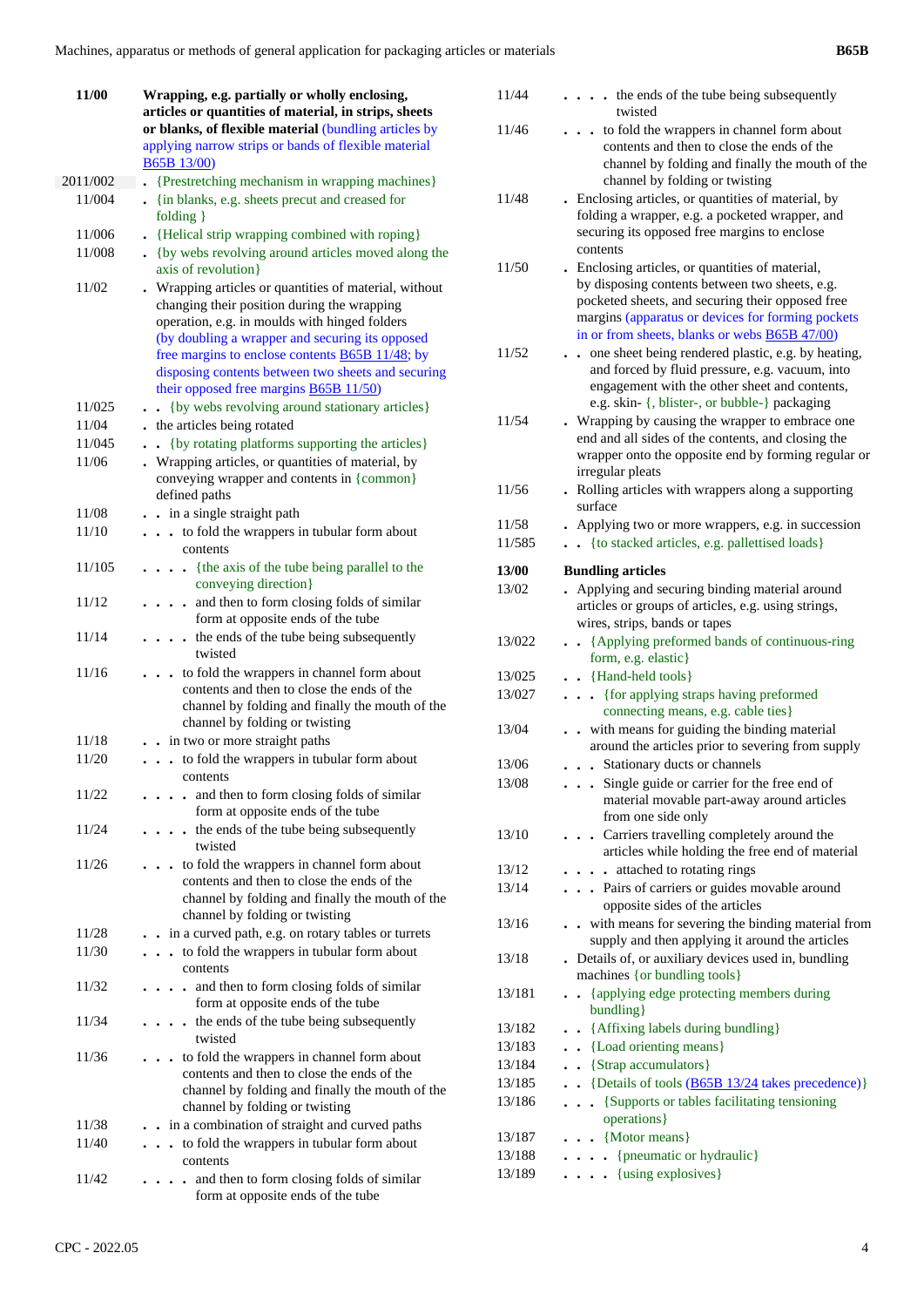| 13/20  | Means for compressing or compacting bundles                                                                               |
|--------|---------------------------------------------------------------------------------------------------------------------------|
|        | prior to bundling                                                                                                         |
| 13/22  | Means for controlling tension of binding means                                                                            |
| 13/24  | . . Securing ends of binding material                                                                                     |
| 13/26  | $\ldots$ by knotting                                                                                                      |
| 13/265 | $\ldots$ (Hand tools)                                                                                                     |
| 13/28  | $\ldots$ by twisting                                                                                                      |
| 13/285 | $\ldots$ $\{Hand tools\}$                                                                                                 |
| 13/30  | . by deforming the overlapping ends of the strip<br>or band                                                               |
| 13/305 | $\ldots$ $\{$ Hand tools $\}$                                                                                             |
| 13/32  | by welding, soldering, or heat-sealing; by<br>applying adhesive                                                           |
| 13/322 | $\ldots$ [Friction welding]                                                                                               |
| 13/325 | $\cdots$ (Ultrasonic welding)                                                                                             |
| 13/327 | $\ldots$ $\{Hand tools\}$                                                                                                 |
| 13/34  | by applying separate securing members, e.g.<br>deformable clips                                                           |
| 13/345 | $\ldots$ $\{Hand tools\}$                                                                                                 |
| 15/00  | Attaching articles to cards, sheets, strings, webs, or<br>other carriers                                                  |
| 15/02  | Attaching small articles, e.g. buttons, to cards                                                                          |
| 15/04  | Attaching a series of articles, e.g. small electrical<br>components, to a continuous web $\frac{1}{2}$<br>filling $F42B)$ |
| 17/00  | Other machines, apparatus, or methods for                                                                                 |
|        | packaging articles or materials                                                                                           |
| 17/02  | . Joining articles, e.g. cans, directly to each other for<br>convenience of storage, transport, or handling               |
| 17/025 | {the articles being joined by a top carrier<br>element }                                                                  |
|        |                                                                                                                           |

#### **Machines, apparatus or methods adapted for packaging articles or materials presenting special problems, or for special packaging operations; Unpacking bottles or eggs**

| 19/00  | Packaging rod-shaped or tubular articles<br>susceptible to damage by abrasion or pressure, e.g.<br>cigarettes, cigars, macaroni, spaghetti, drinking<br>straws or welding electrodes |
|--------|--------------------------------------------------------------------------------------------------------------------------------------------------------------------------------------|
| 19/02  | • Packaging cigarettes                                                                                                                                                               |
| 19/025 | {in webs of flexible sheet material}                                                                                                                                                 |
| 19/04  | Arranging, feeding, or orientating the cigarettes                                                                                                                                    |
| 19/06  | Turning individual cigarettes to present printed<br>marks in desired position                                                                                                        |
| 19/08  | Positioning oval cigarettes in overlapped<br>arrangement                                                                                                                             |
| 19/10  | Arranging cigarettes in layers each comprising<br>a predetermined number                                                                                                             |
| 19/105 | $\cdots$ (using rotary drums for withdrawal of<br>successive layers from a hopper}                                                                                                   |
| 19/12  | Inserting the cigarettes, or wrapped groups<br>thereof, into preformed containers                                                                                                    |
| 19/14  | $\ldots$ into pocket boxes, e.g. boxes of rectangular<br>form closed at one end by a flap adapted to be<br>inserted into a slot in the body                                          |
| 19/16  | $\cdots$ into boxes with two pockets                                                                                                                                                 |
| 19/18  | into drawer-and-shell type boxes or cartons                                                                                                                                          |
| 19/20  | . into boxes with hinged lids                                                                                                                                                        |
| 19/22  | Wrapping the cigarettes; Packaging the cigarettes<br>in containers formed by folding wrapping<br>material around formers                                                             |

| 19/221 | $\cdot$ {in one or more straight paths ( $\underline{B65B}$ 19/24<br>takes precedence) }                                                                               |
|--------|------------------------------------------------------------------------------------------------------------------------------------------------------------------------|
| 19/223 | - {in a curved path; in a combination of straight<br>and curved paths, e.g. on rotary tables or<br>other endless conveyors (B65B 19/24 takes                           |
| 19/225 | precedence) }<br>{the conveyors having continuous                                                                                                                      |
| 19/226 | movement }<br>{using endless conveyors having pockets,<br>each pocket being provided with separate<br>members, e.g. folders (B65B 19/225 takes<br>precedence) }        |
| 19/228 | {Preparing and feeding blanks}                                                                                                                                         |
| 19/24  | . using hollow mandrels through which groups<br>of cigarettes are fed                                                                                                  |
| 19/245 | {carried by continuously driven endless<br>conveyors }                                                                                                                 |
| 19/26  | . Machines specially adapted for packaging cigars                                                                                                                      |
| 19/28  | . Control devices for cigarette or cigar packaging<br>machines                                                                                                         |
| 19/30  | . responsive to presence of faulty articles, e.g.<br>incorrectly filled cigarettes                                                                                     |
| 19/32  | responsive to incorrect grouping of articles or to<br>$\ddotsc$<br>incorrect filling of packages                                                                       |
| 19/34  | . Packaging other rod-shaped articles, e.g. sausages,<br>macaroni, spaghetti, drinking straws, welding<br>electrodes                                                   |
| 21/00  | Packaging or unpacking of bottles (bundling bottles<br>B65B 27/04)                                                                                                     |
| 21/02  | . in or from preformed containers, e.g. crates                                                                                                                         |
| 21/025 | {the bottles being arranged in a head-to-bottom<br>$\ddot{\phantom{0}}$<br>formation}                                                                                  |
| 21/04  | . Arranging, assembling, feeding, or orientating<br>the bottles prior to introduction into, or after<br>removal from, containers {(B65B 21/025 takes)<br>precedence) } |
| 21/06  | • Forming groups of bottles                                                                                                                                            |
| 21/08  | Introducing or removing single bottles, or groups<br>of bottles, e.g. for progressive filling or emptying<br>of containers                                             |
| 21/10  | using gravity flow                                                                                                                                                     |
| 21/12  | using grippers engaging bottles, e.g. bottle<br>necks                                                                                                                  |
| 21/14  | Introducing or removing groups of bottles, for<br>filling or emptying containers in one operation                                                                      |
| 21/16  | . . using gravity flow                                                                                                                                                 |
| 21/18  | . using grippers engaging bottles, e.g. bottle<br>necks                                                                                                                |
| 21/183 | - {the grippers moving in an endless path}<br>$\bullet$                                                                                                                |
| 21/186 | {Inflatable grippers}                                                                                                                                                  |
| 21/20  | with means for varying spacing of bottles<br>$\ddot{\phantom{0}}$                                                                                                      |
| 21/22  | . by inverting and raising or lowering the<br>container relative to bottles                                                                                            |
| 21/24  | Enclosing bottles in wrappers                                                                                                                                          |
| 21/242 | {in collapsed carton sleeves}                                                                                                                                          |
| 21/245 | {in flexible wrappers, e.g. foils (B65B 21/26)<br>$\ddot{\phantom{a}}$<br>takes precedence) }                                                                          |
| 21/247 | • {Wrapping individual bottles in straw-made<br>wrappers }                                                                                                             |
| 21/26  | Applying wrappers to individual bottles by<br>operations involving rotation or rolling of the<br>bottles                                                               |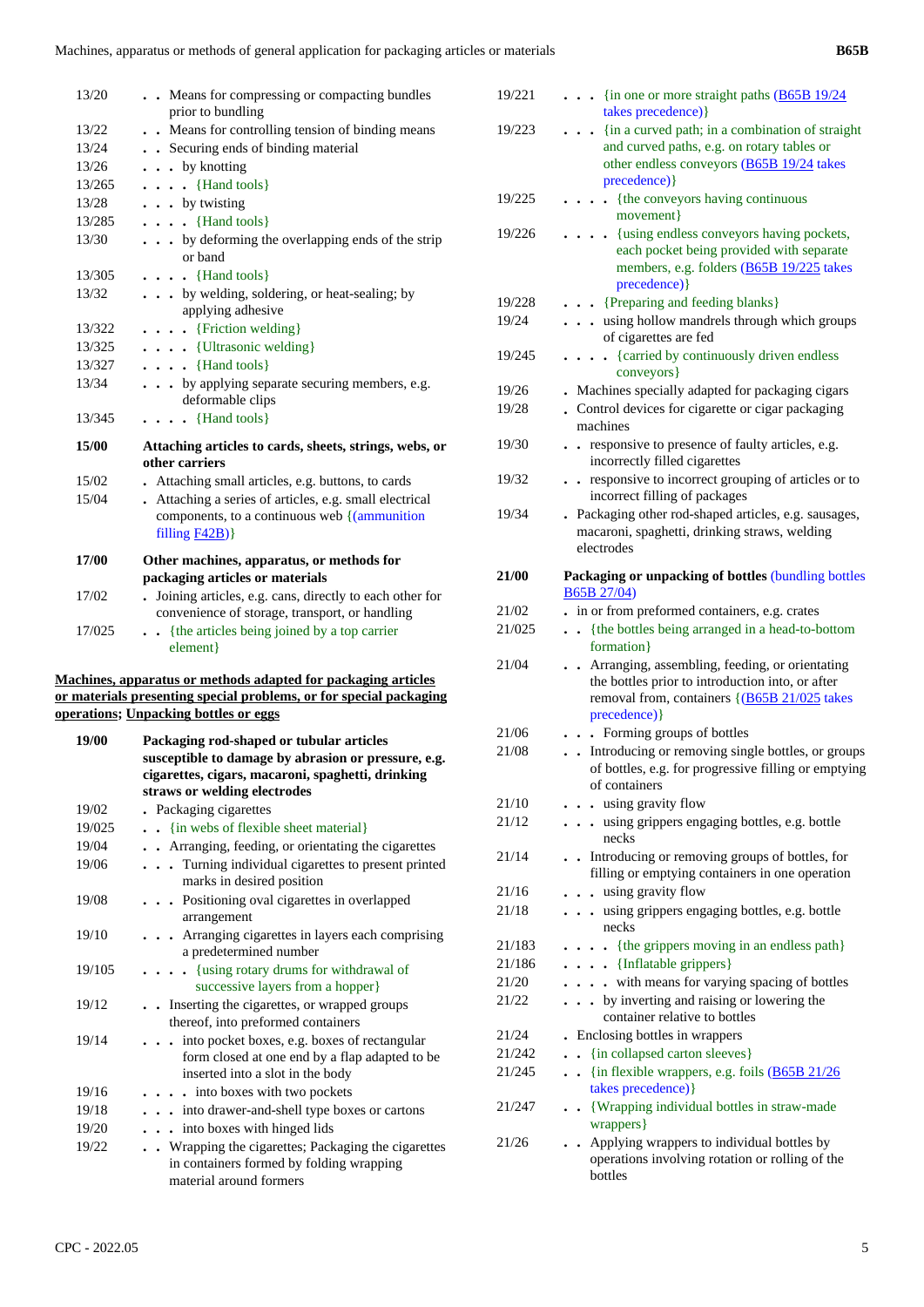Machines, apparatus or methods adapted for packaging articles or materials presenting special problems, or for...

| 23/00            | Packaging fragile or shock-sensitive articles other<br>than bottles; Unpacking eggs (embedding articles in<br>shock-absorbing media B65B 55/20) |
|------------------|-------------------------------------------------------------------------------------------------------------------------------------------------|
| 23/02            | . Packaging or unpacking eggs                                                                                                                   |
| 23/04            | Erecting egg trays or cartons from collapsed<br>$\ddot{\phantom{a}}$<br>blanks                                                                  |
| 23/06            | Arranging, feeding, or orientating the eggs to be<br>$\ddot{\phantom{0}}$<br>packed; Removing eggs from trays or cartons                        |
| 23/08            | using grippers<br>$\ddot{\phantom{a}}$                                                                                                          |
| 23/10            | . Packaging biscuits                                                                                                                            |
| 23/12            | Arranging, feeding or orientating the biscuits to<br>be packaged                                                                                |
| 23/14            | . Forming groups of biscuits                                                                                                                    |
| 23/16            | Inserting the biscuits, or wrapped groups thereof,<br>into {already} preformed containers                                                       |
| 23/18            | . . Wrapping individual biscuits, or groups of<br>biscuits                                                                                      |
| 23/20            | . Packaging plate glass, tiles, or shingles                                                                                                     |
| 23/22            | . Packaging glass ampoules, lamp bulbs, radio valves<br>or tubes, or the like                                                                   |
| 25/00            | Packaging other articles presenting special<br>problems (bundling B65B 27/00)                                                                   |
| 25/001           | . { of foodstuffs, combined with their conservation<br>(B65B 25/041, B65B 25/062, B65B 25/067 take<br>precedence) }                             |
| 25/002           | • {packaging of information carriers, e.g. records,<br>CD, DVD}                                                                                 |
| 25/003           | • {packaging of razor blades}                                                                                                                   |
| 25/005           | • {packaging of confectionery}                                                                                                                  |
| 25/006           | {packaging of lollipops}<br>$\bullet$                                                                                                           |
| 25/007           | • {packaging of ice-cream}                                                                                                                      |
| 25/008           | {packaging of contact lenses}                                                                                                                   |
| 25/02            | Packaging agricultural or horticultural products                                                                                                |
| 25/023           | . . {Packaging flower bouquets}                                                                                                                 |
| 25/026           | . . {Packaging flower pots}                                                                                                                     |
| 25/04            | . . Packaging fruit or vegetables                                                                                                               |
| 25/041           | . . {combined with their conservation}                                                                                                          |
| 25/043           | $\ldots$ { of olives}                                                                                                                           |
| 25/045           | . {by flotation means}                                                                                                                          |
| 25/046           | {in crates or boxes $(B65B 25/045)$ takes<br>.<br>precedence) }                                                                                 |
| 25/048           | $\frac{1}{2}$ {in nets}                                                                                                                         |
| 25/06            | . Packaging slices or specially-shaped pieces of meat,<br>cheese, or other plastic or tacky products                                            |
| 25/061<br>25/062 | {of fish}<br>$\ddot{\phantom{0}}$<br>{combined with its conservation}<br>$\ddot{\phantom{a}}$                                                   |
| 25/064           | $\bullet$<br>• { of poultry (processing of poultry $A22C 21/00$ )}                                                                              |
| 25/065           | $\bullet \bullet$ { of meat }                                                                                                                   |
| 25/067           | {combined with its conservation}<br>$\ddot{\phantom{0}}$<br>. .                                                                                 |
| 25/068           | $\bullet$ { of cheese }                                                                                                                         |
| 25/08            | between layers or strips of sheet or web material,<br>e.g. in webs folded to zig-zag form                                                       |
| 25/10            | Forming sector-shaped packages of cheese or like<br>plastic products                                                                            |
| 25/12            | and enclosing in circular containers<br>$\ddot{\phantom{a}}$                                                                                    |
| 25/14            | . Packaging paper or like sheets, envelopes, or<br>newspapers, in flat, folded, or rolled form                                                  |
| 25/141           | {packaging flat articles in boxes}<br>$\ddot{\phantom{0}}$                                                                                      |
| 25/143           | {by introducing successive articles}<br>$\ddot{\phantom{0}}$<br>$\ddot{\phantom{0}}$                                                            |
| 25/145           | {packaging folded articles}<br>$\ddot{\phantom{0}}$                                                                                             |
| 25/146           | {packaging rolled-up articles}<br>$\ddot{\phantom{a}}$                                                                                          |
| 25/148           | $\ldots$ {Jumbo paper rolls}                                                                                                                    |

| 25/16  | . Packaging bread or like bakery products, e.g.<br>unsliced loaves                                            |
|--------|---------------------------------------------------------------------------------------------------------------|
| 25/18  | . Wrapping sliced bread                                                                                       |
| 25/20  | . Packaging garments, e.g. socks, stockings, shirts                                                           |
| 25/22  | . Packaging articles of food, e.g. fish fillets, intended                                                     |
|        | to be cooked in the package                                                                                   |
| 25/24  | Packaging annular articles, e.g. tyres                                                                        |
| 27/00  | Bundling particular articles presenting special                                                               |
|        | problems using string, wire, or narrow tape or                                                                |
|        | band; Baling fibrous material, e.g. peat, not                                                                 |
|        | otherwise provided for                                                                                        |
| 27/02  | Bundling bricks or other building blocks                                                                      |
| 27/04  | . Bundling groups of cans or bottles                                                                          |
| 27/06  | . Bundling coils of wire or like annular objects                                                              |
| 27/08  | . Bundling paper sheets, envelopes, bags,                                                                     |
|        | newspapers, or other thin flat articles                                                                       |
| 27/083 | {Storage receptacles therefor}<br>$\ddot{\phantom{0}}$                                                        |
| 27/086 | {using more than one tie, e.g. cross-ties}                                                                    |
| 27/10  | Bundling rods, sticks, or like elongated objects                                                              |
| 27/105 | {by means of adhesive tape}<br>$\ddot{\phantom{a}}$                                                           |
| 27/12  | Baling or bundling compressible fibrous material,                                                             |
|        | e.g. peat                                                                                                     |
| 27/125 | {and wrapping or bagging}                                                                                     |
|        |                                                                                                               |
| 29/00  | Packaging of materials presenting special                                                                     |
|        | problems                                                                                                      |
| 29/02  | Packaging of substances, e.g. tea, which are<br>$\ddot{\phantom{0}}$<br>intended to be infused in the package |
| 29/022 | {packaging infusion material into capsules}                                                                   |
| 29/025 | $\ddot{\phantom{0}}$<br>{packaging infusion material into pods}                                               |
| 29/028 | $\ddot{\phantom{0}}$<br>• {packaging infusion material into filter bags}                                      |
|        | Attaching, or forming and attaching, string                                                                   |
| 29/04  | handles or tags to tea bags                                                                                   |
| 29/06  | . Packaging of substances to which a further                                                                  |
|        | ingredient, e.g. water, is to be added in the package                                                         |
|        | by the user for mixing prior to dispensing                                                                    |
| 29/08  | . Packaging of edible materials intended to be cooked                                                         |
|        | in the package (infusible substances B65B 29/02)                                                              |
| 29/10  | Packaging two or more different substances isolated                                                           |
|        | from one another in the package but capable of                                                                |
|        | being mixed without opening the package, e.g.                                                                 |
|        | forming packages containing a resin and hardener                                                              |
|        | isolated by a frangible partition                                                                             |
| 31/00  | Packaging articles or materials under special                                                                 |
|        | atmospheric or gaseous conditions; Adding                                                                     |
|        | propellants to aerosol containers                                                                             |
| 31/003 | {Adding propellants in fluid form to aerosol                                                                  |
|        | containers (in solid form <b>B65B 31/10</b> )}                                                                |
| 31/006 | . {Adding fluids for preventing deformation of filled                                                         |
|        | and closed containers or wrappers}                                                                            |
| 31/02  | Filling, closing, or filling and closing, containers {or                                                      |
|        | wrappers} in chambers maintained under vacuum or                                                              |
|        | superatmospheric pressure or containing a special                                                             |
|        | atmosphere, e.g. of inert gas                                                                                 |
| 31/021 | - {the containers or wrappers being interconnected}                                                           |
| 31/022 | {the chambers moving in an endless path}                                                                      |
| 31/024 | . . {specially adapted for wrappers or bags                                                                   |
|        | (B65B 31/021, B65B 31/022 take precedence)}                                                                   |
| 31/025 | {specially adapted for rigid or semi-rigid<br>$\ddot{\phantom{0}}$                                            |
|        | containers (B65B 31/021, B65B 31/022 take<br>precedence) }                                                    |
| 31/027 | • {closed by a stopper}                                                                                       |
|        |                                                                                                               |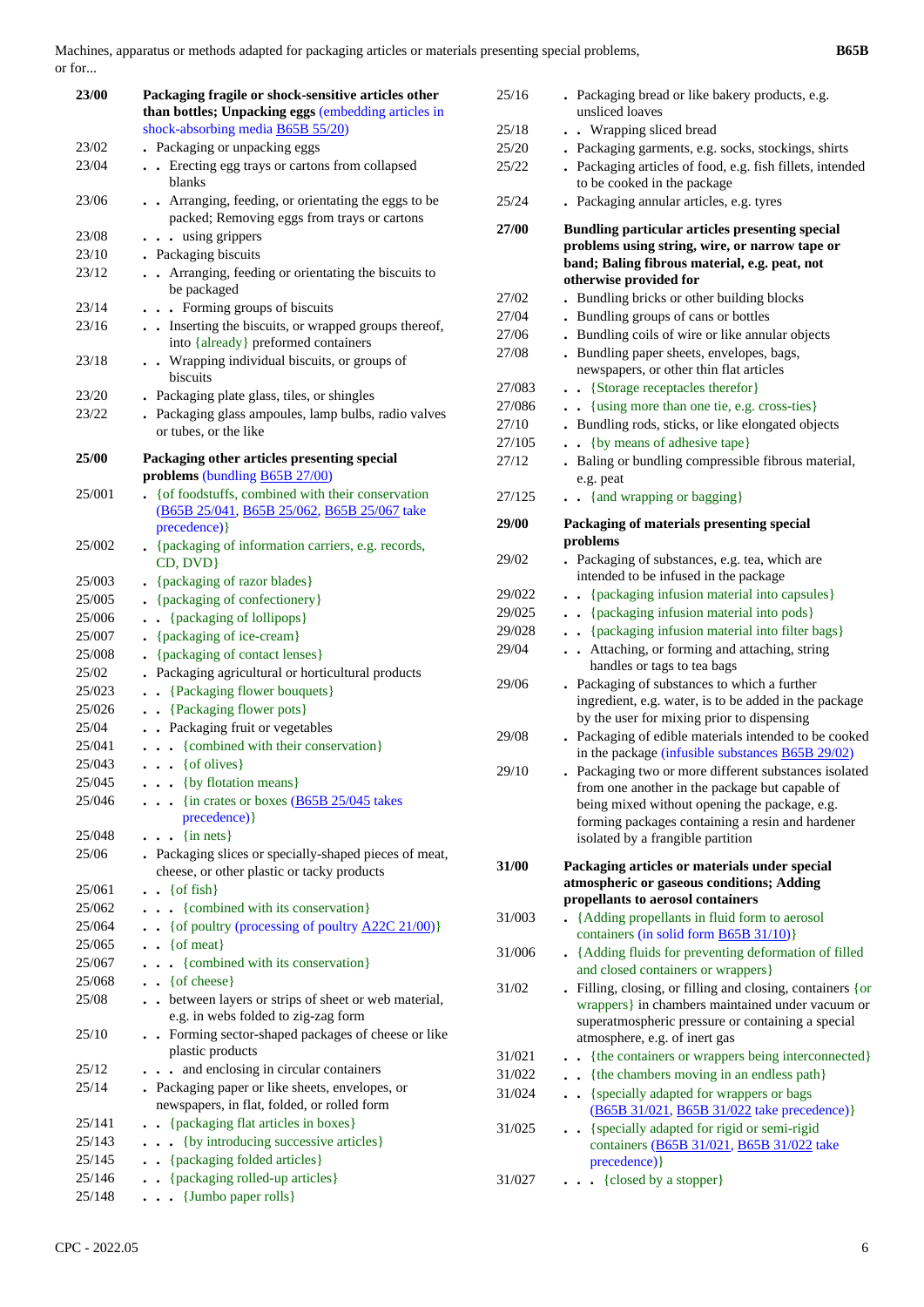Machines, apparatus or methods adapted for packaging articles or materials presenting special problems, or for...

| 31/028       | . {closed by a lid sealed to the upper rim of the<br>container, e.g. tray-like container}                                                                                               |
|--------------|-----------------------------------------------------------------------------------------------------------------------------------------------------------------------------------------|
| 31/04        | . Evacuating, pressurising or gasifying filled<br>containers or wrappers by means of nozzles<br>through which air or other gas, e.g. an inert gas, is<br>withdrawn or supplied          |
| 31/041       | {the nozzles acting from above on containers or<br>wrappers open at their top (B65B 31/044 take<br>precedence) }                                                                        |
| 31/042       | {the nozzles being arranged for insertion into,<br>.<br>and withdrawal from, the container or wrapper}                                                                                  |
| 31/043       | . {the nozzles acting horizontally between an upper<br>and a lower part of the container or wrapper, e.g.<br>between container and lid}                                                 |
| 31/044       | . {the nozzles being combined with a filling device<br>$(B65B 31/043$ takes precedence)}                                                                                                |
| 31/045       | {of Vertical Form-Fill-Seal [VFFS] machines}                                                                                                                                            |
| 31/046       | {the nozzles co-operating, or being combined,<br>with a device for opening or closing the container<br>or wrapper (B65B 31/06 takes precedence)}                                        |
| 31/047       | {the nozzles co-operating with a check valve in<br>the opening of the container or wrapper}                                                                                             |
| 31/048       | . {specially adapted for wrappers or bags}                                                                                                                                              |
| 31/06        | . . the nozzle being arranged for insertion into, and<br>withdrawal from, the mouth of a filled container<br>and operating in conjunction with means for<br>sealing the container mouth |
| 31/08        | . . the nozzle being adapted to pierce the container<br>or wrapper                                                                                                                      |
| 31/10        | . Adding propellants in solid form to aerosol<br>containers                                                                                                                             |
| 33/00        | Packaging articles by applying removable, e.g.                                                                                                                                          |
|              | strippable, coatings (B65B 11/52 takes precedence)                                                                                                                                      |
| 33/02        | Packaging small articles, e.g. spare parts for<br>machines or engines                                                                                                                   |
| 33/04        | . Packaging large articles, e.g. complete machines,<br>aircraft                                                                                                                         |
| 33/06        | . . the coating being applied to a supporting layer<br>or framework of sheets or strips of thin flexible<br>material, e.g. cocoon packaging                                             |
|              | Details of, auxiliary devices applied to, or auxiliary measures                                                                                                                         |
|              | taken in, machines, apparatus, or methods, not otherwise                                                                                                                                |
| provided for |                                                                                                                                                                                         |
|              |                                                                                                                                                                                         |

| 35/00  | Supplying, feeding, arranging or orientating       |
|--------|----------------------------------------------------|
|        | articles to be packaged                            |
| 35/02  | • Supply magazines                                 |
| 35/04  | with buffer storage devices                        |
| 35/06  | Separating single articles from loose masses of    |
|        | articles                                           |
| 35/08  | using pocketed conveyors                           |
| 35/10  | . Feeding, e.g. conveying, single articles         |
| 35/12  | $\cdot$ by gravity                                 |
| 35/14  | . . by agitators or vibrators                      |
| 35/16  | $\cdot$ by grippers                                |
| 35/18  | $\cdots$ by suction-operated grippers              |
| 35/20  | by reciprocating or oscillatory pushers            |
| 35/205 | $\ldots$ {linked to endless conveyors}             |
| 35/22  | $\bullet$ by roller-ways                           |
| 35/24  | by endless belts or chains $\{(B65B 35/205$ takes  |
|        | precedence) }                                      |
| 35/243 | $\cdots$ {using cooperating conveyors engaging the |
|        | articles simultaneously }                          |
|        |                                                    |

| 35/246         | {using extensible or retractable conveyors}                                                                                                                                |
|----------------|----------------------------------------------------------------------------------------------------------------------------------------------------------------------------|
| 35/26          | . by rotary conveyors                                                                                                                                                      |
| 35/28          | by pneumatic conveyors                                                                                                                                                     |
| 35/30          | Arranging and feeding articles in groups                                                                                                                                   |
| 35/32          | by gravity<br>$\ddot{\phantom{a}}$                                                                                                                                         |
| 35/34          | by agitators or vibrators<br>$\ddot{\phantom{0}}$                                                                                                                          |
| 35/36          | • by grippers                                                                                                                                                              |
| 35/38          | . . by suction-operated grippers                                                                                                                                           |
| 35/40          | • by reciprocating or oscillatory pushers                                                                                                                                  |
| 35/405         | {linked to endless conveyors}<br>$\ddot{\phantom{0}}$                                                                                                                      |
| 35/42          | • by roller-ways                                                                                                                                                           |
| 35/44          | by endless belts or chains $\left( \frac{\text{B65B } 35}{405} \right)$ takes<br>precedence) }                                                                             |
| 35/46          | • by rotary conveyors                                                                                                                                                      |
| 35/48          | • by pneumatic conveyors                                                                                                                                                   |
| 35/50          | Stacking one article, or group of articles, upon<br>$\bullet$                                                                                                              |
|                | another before packaging                                                                                                                                                   |
| 35/52          | . building-up the stack from the bottom<br>$\ddot{\phantom{0}}$                                                                                                            |
| 35/54          | Feeding articles along multiple paths to a single<br>packaging position                                                                                                    |
| 35/56          | Orientating, i.e. changing the attitude of, articles,                                                                                                                      |
|                | e.g. of non-uniform cross-section                                                                                                                                          |
| 35/58          | Turning articles by positively-acting means, e.g.<br>$\ddot{\phantom{a}}$<br>to present labelled portions in uppermost position                                            |
| 37/00          | Supplying or feeding fluent-solid, plastic, or                                                                                                                             |
|                | liquid material, or loose masses of small articles,                                                                                                                        |
|                | to be packaged (methods of, or means for, filling                                                                                                                          |
|                | individual containers with such materials or articles                                                                                                                      |
|                | B65B 1/04, B65B 3/04)                                                                                                                                                      |
| 37/005         | . {by endless belts or chains}                                                                                                                                             |
| 37/02          | . by gravity flow                                                                                                                                                          |
| 37/04          | . by vibratory feeders                                                                                                                                                     |
| 37/06<br>37/08 | by pistons or pumps<br>by rotary feeders                                                                                                                                   |
| 37/10          | of screw type<br>$\ddot{\phantom{a}}$                                                                                                                                      |
| 37/12          | • of centrifugal type                                                                                                                                                      |
| 37/14          | by pneumatic feeders<br>$\ddot{\phantom{0}}$                                                                                                                               |
| 37/16          | Separating measured quantities from supply (in<br>container-filling machines $B65B$ $1/30$ , $B65B$ $3/26$ )                                                               |
| 37/18          | by weighing { (devices or methods for controlling<br>the quantity of material or liquid fed or filled into<br>a container by weighing <b>B65B</b> 1/32, <b>B65B</b> 3/28)} |
| 37/20          | by volume measurement                                                                                                                                                      |
| 39/00          | Nozzles, funnels or guides for introducing articles<br>or materials into containers or wrappers                                                                            |
| 39/001         | {with flow cut-off means, e.g. valves}                                                                                                                                     |
| 39/002         | {Pivoting plates}<br>$\ddot{\phantom{a}}$                                                                                                                                  |
| 39/003         | {Rotating means}<br>$\ddot{\phantom{a}}$                                                                                                                                   |
| 39/004         | $\bullet$ {moving linearly}                                                                                                                                                |
| 39/005         | {transverse to flow direction}<br>$\ddot{\phantom{0}}$<br>$\ddot{\phantom{a}}$                                                                                             |
| 39/006         | • {Grids for introducing bottles into cases}                                                                                                                               |
| 39/007         | • {Guides or funnels for introducing articles into<br>containers or wrappers}                                                                                              |
| 2039/008       | {Strainer means}                                                                                                                                                           |
| 2039/009       | {Multiple outlets}                                                                                                                                                         |
| 39/02          | Expansible or contractible nozzles, funnels, or<br>guides                                                                                                                  |
| 39/04          | having air-escape, or air-withdrawal, passages                                                                                                                             |
| 39/06          | adapted to support containers or wrappers                                                                                                                                  |
| 39/08          | • by means of clamps                                                                                                                                                       |
| 39/10          | operating automatically<br>$\ddot{\phantom{0}}$                                                                                                                            |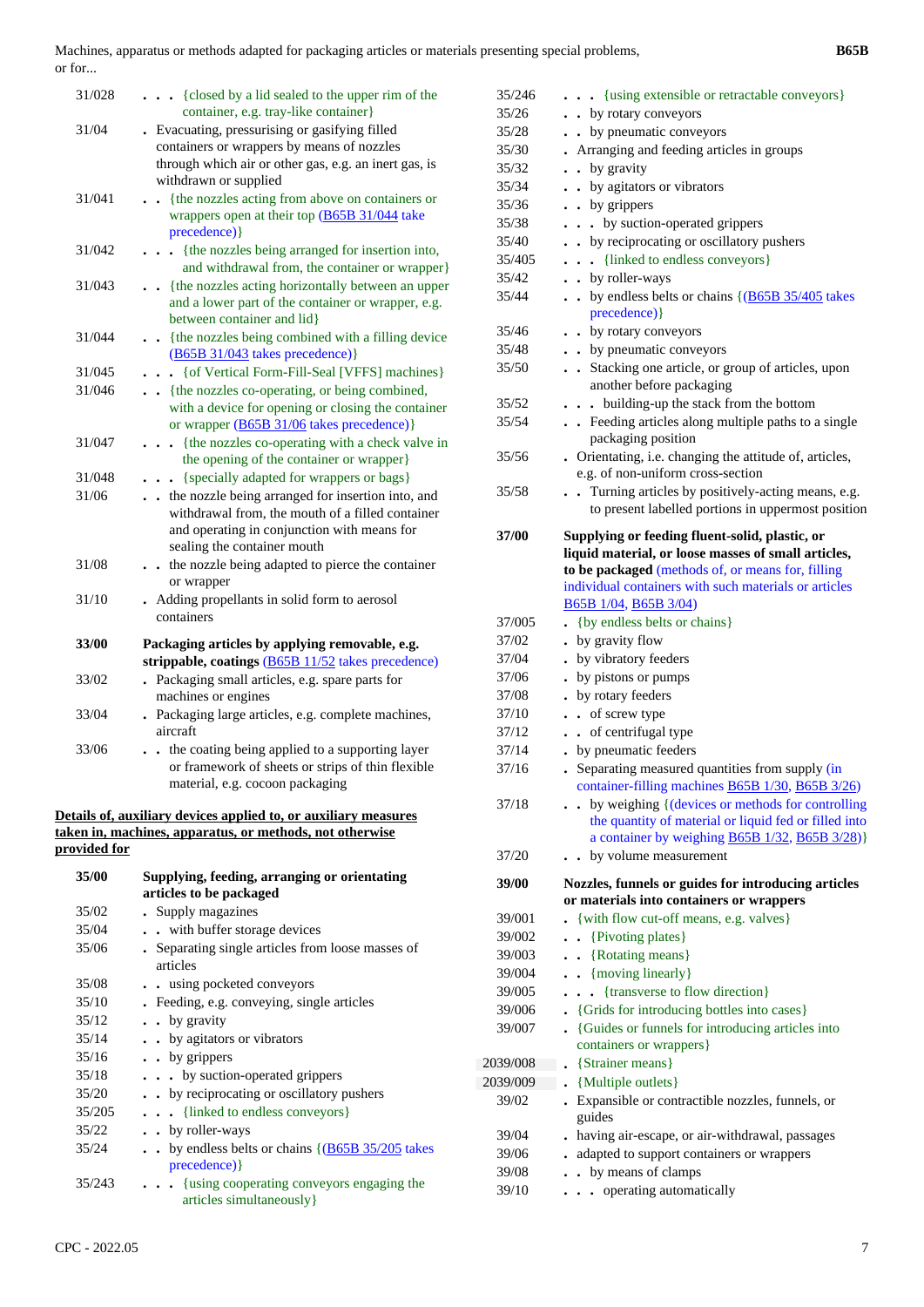| 39/12           | . movable towards or away from container or wrapper                                                | 43/345 | {applied to boxes, cartons or carton blanks}                                                 |
|-----------------|----------------------------------------------------------------------------------------------------|--------|----------------------------------------------------------------------------------------------|
|                 | during filling or depositing                                                                       | 43/36  | . applied pneumatically                                                                      |
| 39/14           | . movable with a moving container or wrapper during                                                | 43/365 | {to boxes, cartons or carton blanks}                                                         |
|                 | filling or depositing                                                                              | 43/38  | • Opening hinged lids                                                                        |
| 39/145          | . . {in an endless path}                                                                           | 43/39  | Opening-out closure flaps clear of bag, box, or<br>carton mouth                              |
| 41/00           | Supplying or feeding container-forming sheets or<br>wrapping material                              | 43/40  | . Removing separate lids                                                                     |
|                 |                                                                                                    | 43/41  | • Opening drawer-and-shell cartons                                                           |
| 41/02           | . Feeding sheets or wrapper blanks                                                                 | 43/42  | . Feeding or positioning bags, boxes, or cartons in                                          |
| 41/04           | . . by grippers                                                                                    |        | the distended, opened, or set-up state; Feeding                                              |
| 41/06           | . by suction-operated grippers                                                                     |        | preformed rigid containers, e.g. tins, capsules, glass                                       |
| 41/08           | by reciprocating or oscillating pushers                                                            |        | tubes, glasses, to the packaging position; Locating                                          |
| 41/10           | . . by rollers                                                                                     |        | containers or receptacles at the filling position (by                                        |
| 41/12           | . Feeding webs from rolls                                                                          |        | means of filling-nozzles <b>B65B 39/00</b> ); Supporting                                     |
| 41/14           | . by grippers                                                                                      |        | containers or receptacles during the filling operation                                       |
| 41/16           | . . by rollers                                                                                     |        | (by filling-nozzles <b>B65B 39/00</b> )                                                      |
| 41/18           | . Registering sheets, blanks, or webs                                                              | 43/44  | . from supply magazines                                                                      |
| 43/00           |                                                                                                    | 43/46  | . . using grippers                                                                           |
|                 | Forming, feeding, opening or setting-up containers                                                 | 43/465 | $\ldots$ {for bags}                                                                          |
|                 | or receptacles in association with packaging<br>(forming pockets in sheets, blanks or webs, by     | 43/48  | . . using reciprocating or oscillating pushers                                               |
|                 | pressing the material into forming dies or moving it                                               | 43/50  | $\cdot$ $\cdot$ using rotary tables or turrets $\{(\underline{B65B 43/46} \text{ takes} )\}$ |
|                 | through folding dies <b>B65B 47/00</b> )                                                           |        | precedence) }                                                                                |
| 43/02           |                                                                                                    | 43/52  | . . using roller-ways or endless conveyors                                                   |
|                 | . Forming flat bags from individual sheets or blanks                                               | 43/54  | Means for supporting containers or receptacles                                               |
| 43/04           | • Forming flat bags from webs                                                                      |        | during the filling operation                                                                 |
| 43/06           | . . from more than one web                                                                         | 43/56  | . movable stepwise to position container or                                                  |
| 43/08           | . Forming three-dimensional containers from sheet                                                  |        | receptacle for the reception of successive                                                   |
|                 | material                                                                                           |        | increments of contents                                                                       |
| 43/10           | . . by folding the material                                                                        | 43/58  | . vertically movable                                                                         |
| 43/12           | . Feeding flexible bags or carton blanks in flat or                                                | 43/59  | . vertically movable (B65B 43/58 takes                                                       |
|                 | collapsed state; Feeding flat bags connected to form                                               |        | precedence)                                                                                  |
|                 | a series or chain                                                                                  | 43/60  | . rotatable                                                                                  |
| 43/123          | . . {Feeding flat bags connected to form a series or                                               | 43/62  | . about an axis located at the filling position,                                             |
|                 | $chain\}$                                                                                          |        | e.g. the axis of the container or receptacle                                                 |
|                 |                                                                                                    |        |                                                                                              |
| 43/126          | . . {Feeding carton blanks in flat or collapsed state}                                             |        |                                                                                              |
| 43/14           | . . Feeding individual bags or carton blanks from                                                  | 45/00  | Apparatus or devices for supporting or holding                                               |
| 43/145          | piles or magazines                                                                                 |        | wrappers during wrapping operation                                                           |
|                 | {Feeding carton blanks from piles or                                                               | 47/00  | Apparatus or devices for forming pockets or                                                  |
|                 | magazines}                                                                                         |        | receptacles in or from sheets, blanks, or webs,                                              |
| 43/16           | $\cdot \cdot \cdot$ by grippers                                                                    |        | comprising essentially a die into which the                                                  |
| 43/165          | . {specially adapted for carton blanks}                                                            |        | material is pressed or a folding die through which                                           |
| 43/18           | . by suction-operated grippers                                                                     |        | the material is moved                                                                        |
| 43/185          | . {specially adapted for carton blanks}                                                            | 47/02  | . with means for heating the material prior to forming                                       |
| 43/20           | . by reciprocating or oscillating pushers                                                          | 47/04  | . by application of mechanical pressure                                                      |
| 43/205          | { specially adapted for carton blanks }                                                            | 47/06  | . . using folding dies                                                                       |
| 43/22           | $\ldots$ by rollers                                                                                | 47/08  | • by application of fluid pressure                                                           |
| 43/225          | . {specially adapted for carton blanks}                                                            | 47/10  | $\cdot$ by vacuum                                                                            |
| 43/24           | . Breaking creases to facilitate setting-up cartons                                                |        |                                                                                              |
| 43/26           | • Opening or distending bags; Opening, erecting, or<br>setting-up boxes, cartons, or carton blanks | 49/00  | Devices for folding or bending wrappers around<br>contents                                   |
| 43/262          | . . {opening of valve bags}                                                                        | 49/02  | Fixed or resiliently-mounted folders, e.g. non-driven                                        |
| 43/265          | • • {Opening, erecting or setting-up boxes, cartons or                                             |        | rollers                                                                                      |
|                 | carton blanks}                                                                                     | 49/04  | Ploughs or plates with inclined slots or opposed                                             |
| 43/267          | . . {Opening of bags interconnected in a web}                                                      |        | inclined edges                                                                               |
| 43/28           | by grippers co-operating with fixed supports                                                       | 49/06  | . Resilient folders, e.g. brushes, diaphragms                                                |
| 43/285          | {specially adapted for boxes, cartons or carton                                                    | 49/08  | . Reciprocating or oscillating folders                                                       |
|                 | blanks }                                                                                           | 49/10  | . Folders movable in closed non-circular paths                                               |
| 43/30           | by grippers engaging opposed walls, e.g. suction-                                                  | 49/12  | . Rotary folders                                                                             |
|                 | operated                                                                                           | 49/14  | . Folders forming part of, or attached to, conveyors                                         |
| 43/305          | {specially adapted for boxes, cartons or carton                                                    |        | for partially-wrapped articles                                                               |
|                 | blanks }                                                                                           | 49/16  | . Pneumatic means, e.g. air jets                                                             |
| 43/32           | . . by external pressure diagonally applied                                                        |        |                                                                                              |
| 43/325<br>43/34 | {to boxes, cartons or carton blanks}<br>. . by internal pressure                                   |        |                                                                                              |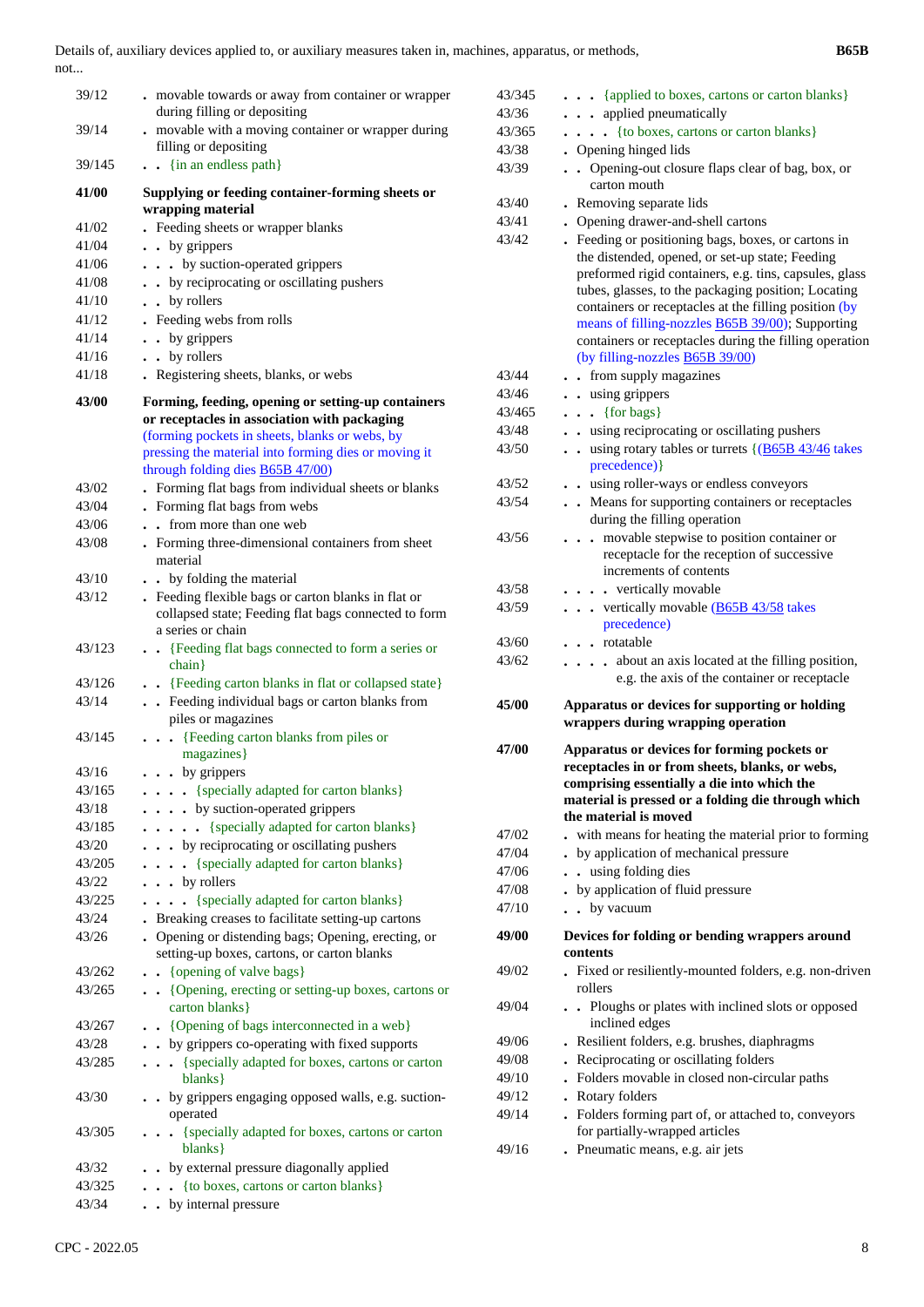| 51/00    | Devices for, or methods of, sealing or securing<br>package folds or closures; Devices for gathering or<br>twisting wrappers, or necks of bags                               |
|----------|-----------------------------------------------------------------------------------------------------------------------------------------------------------------------------|
| 51/02    | Applying adhesives or sealing liquids                                                                                                                                       |
| 51/023   | . {using applicator nozzles}                                                                                                                                                |
| 51/026   | {using rotating applicators}                                                                                                                                                |
| 51/04    | Applying separate sealing or securing members, e.g.<br>clips, (applying separate lids or covers <b>B65B</b> 7/28)                                                           |
| 51/043   | {Applying springy clips around bag necks}                                                                                                                                   |
| 51/046   | • • {Applying a closure element to the mouths of<br>bags}                                                                                                                   |
| 51/05    | . . Stapling                                                                                                                                                                |
| 51/06    | . Applying adhesive tape                                                                                                                                                    |
| 51/062   | $\cdots$ {to the mouths of bags}                                                                                                                                            |
| 51/065   | $\cdots$ {to the necks of bags}                                                                                                                                             |
| 51/067   | {to the closure flaps of boxes}                                                                                                                                             |
| 51/07    | . . Sewing or stitching                                                                                                                                                     |
| 51/08    | Applying binding material, e.g. to twisted bag<br>necks                                                                                                                     |
| 51/10    | • Applying or generating heat or pressure or<br>combinations thereof {(welding of plastics per se<br>B29C 65/02; closing plastic tube ends in general<br>B29C 57/10)}       |
| 2051/105 | • {Heat seal temperature control}                                                                                                                                           |
| 51/12    | . . by resilient means, e.g. brushes                                                                                                                                        |
| 51/14    | by reciprocating or oscillating members<br>(B65B 51/148 takes precedence)                                                                                                   |
| 51/142   | . {Closing bottle necks or tubes}                                                                                                                                           |
| 51/144   | . {Closing paperboard containers}                                                                                                                                           |
| 51/146   | $\cdots$ {Closing bags}                                                                                                                                                     |
| 51/148   | . . {Hand-operated members}                                                                                                                                                 |
| 51/16    | . . by rotary members                                                                                                                                                       |
| 51/18    | . . by endless bands or chains                                                                                                                                              |
| 51/20    | by fluid pressure acting directly on folds or on<br>$\ddot{\phantom{0}}$<br>opposed surfaces, e.g. using hot-air jets (shrinking<br>wrappers by heating <b>B65B 53/02</b> ) |
| 51/22    | by friction or ultrasonic or high-frequency<br>electrical means {, i.e. by friction or ultrasonic or<br>induction welding}                                                  |
| 51/222   | $\bullet$ {by friction welding}                                                                                                                                             |
| 51/225   | $\cdots$ {by ultrasonic welding}                                                                                                                                            |
| 51/227   | {by induction welding}<br>$\cdot$ $\cdot$ $\cdot$                                                                                                                           |
| 51/24    | . . to produce bead seals (combined with severing by<br>heated wires or rods B65B 61/10)                                                                                    |
| 51/26    | Devices specially adapted for producing<br>transverse or longitudinal seams in webs or tubes                                                                                |
| 51/28    | . Rollers for producing longitudinal and<br>transverse seams simultaneously                                                                                                 |
| 51/30    | . Devices, e.g. jaws, for applying pressure and<br>heat, e.g. for subdividing filled tubes                                                                                  |
| 51/303   | $\cdots$ {reciprocating along only one axis}                                                                                                                                |
| 51/306   | $\cdots$ (Counter-rotating devices)                                                                                                                                         |
| 51/32    | . Cooling, or cooling and pressing, package closures<br>after heat-sealing                                                                                                  |
| 53/00    | Shrinking wrappers, containers, or container<br>covers during or after packaging                                                                                            |
| 53/02    | by heat                                                                                                                                                                     |
| 53/04    | supplied by liquids<br>$\ddot{\phantom{0}}$                                                                                                                                 |
| 53/06    | supplied by gases, e.g. hot-air jets<br>$\ddotsc$                                                                                                                           |
| 53/063   | {Tunnels}<br>$\ddot{\phantom{0}}$                                                                                                                                           |
| 53/066   | {Mobile frames, hoods, posts or the like}<br>$\ddotsc$                                                                                                                      |

| 55/00  | Preserving, protecting or purifying packages or                        |
|--------|------------------------------------------------------------------------|
|        | package contents in association with packaging                         |
|        | (by packaging under special atmospheric or gaseous                     |
|        | conditions <b>B65B 31/00</b> ; devices for placing protecting          |
|        | sheets, plugs, or wads over contents <b>B65B 61/22</b> )               |
| 55/02  | Sterilising, e.g. of complete packages                                 |
| 55/022 | {of flexible containers having a filling and<br>$\ddot{\phantom{a}}$   |
|        | dispensing spout, e.g. containers of the "bag-                         |
|        | in-box"-type (B65B 55/025, B65B 55/027 take                            |
|        | precedence) }                                                          |
| 55/025 | • {Packaging in aseptic tunnels}                                       |
| 55/027 | • {Packaging in aseptic chambers}                                      |
| 55/04  | • Sterilising wrappers or receptacles prior to,                        |
|        | or during, packaging {(sterilising bottles                             |
|        | B67C7/00                                                               |
| 55/06  | $\cdot$ by heat                                                        |
| 55/08  | . by irradiation                                                       |
| 55/10  | . . by liquids or gases                                                |
| 55/103 | {Sterilising flat or tubular webs}                                     |
| 55/106 | {Sterilising connected bags}                                           |
| 55/12  | Sterilising contents prior to, or during, packaging                    |
| 55/14  | . by heat                                                              |
| 55/16  | . by irradiation                                                       |
| 55/18  | . by liquids or gases (B65B 55/14 takes                                |
|        | precedence)                                                            |
| 55/19  | by adding materials intended to remove free<br>$\ddot{\phantom{0}}$    |
|        | oxygen or to develop inhibitor gases, e.g.                             |
|        | vapour phase inhibitors                                                |
| 55/20  | . Embedding contents in shock-absorbing media, e.g.                    |
|        | plastic foam, granular material                                        |
| 55/22  | . Immersing contents in protective liquids                             |
| 55/24  | . Cleaning of, or removing dust from, containers,                      |
|        | wrappers, or packaging {; Preventing of fouling}                       |
|        |                                                                        |
| 57/00  | Automatic control, checking, warning, or safety                        |
|        | devices (registering wrapping or container-forming                     |
|        | material fed from rolls B65B 41/18)                                    |
| 57/005 | {Safety-devices (B65B 57/18 takes precedence)}                         |
| 57/02  | responsive to absence, presence, abnormal feed,                        |
|        | or misplacement of binding or wrapping material,                       |
|        | containers, or packages                                                |
| 57/04  | and operating to control, or to stop, the feed of                      |
|        | such material, containers, or packages                                 |
| 57/06  | and operating to control, or to stop, the feed of<br>$\bullet$         |
|        | articles or material to be packaged                                    |
| 57/08  | and operating to stop, or to control the speed of,                     |
|        | the machine as a whole                                                 |
| 57/10  | responsive to absence, presence, abnormal feed, or                     |
|        | misplacement of articles or materials to be packaged                   |
| 57/12  | and operating to control, or stop, the feed of                         |
|        | wrapping materials, containers, or packages                            |
| 57/14  | and operating to control, or stop, the feed of<br>$\ddot{\phantom{0}}$ |
|        | articles or material to be packaged                                    |
| 57/145 | {for fluent material}                                                  |
| 57/16  | and operating to stop, or to control the speed of,                     |
|        | the machine as a whole                                                 |
| 57/18  | causing operation of audible or visible alarm signals                  |
| 57/20  | Applications of counting devices for controlling the                   |
|        | feed of articles (other applications <b>B65B 65/08</b> )               |
|        |                                                                        |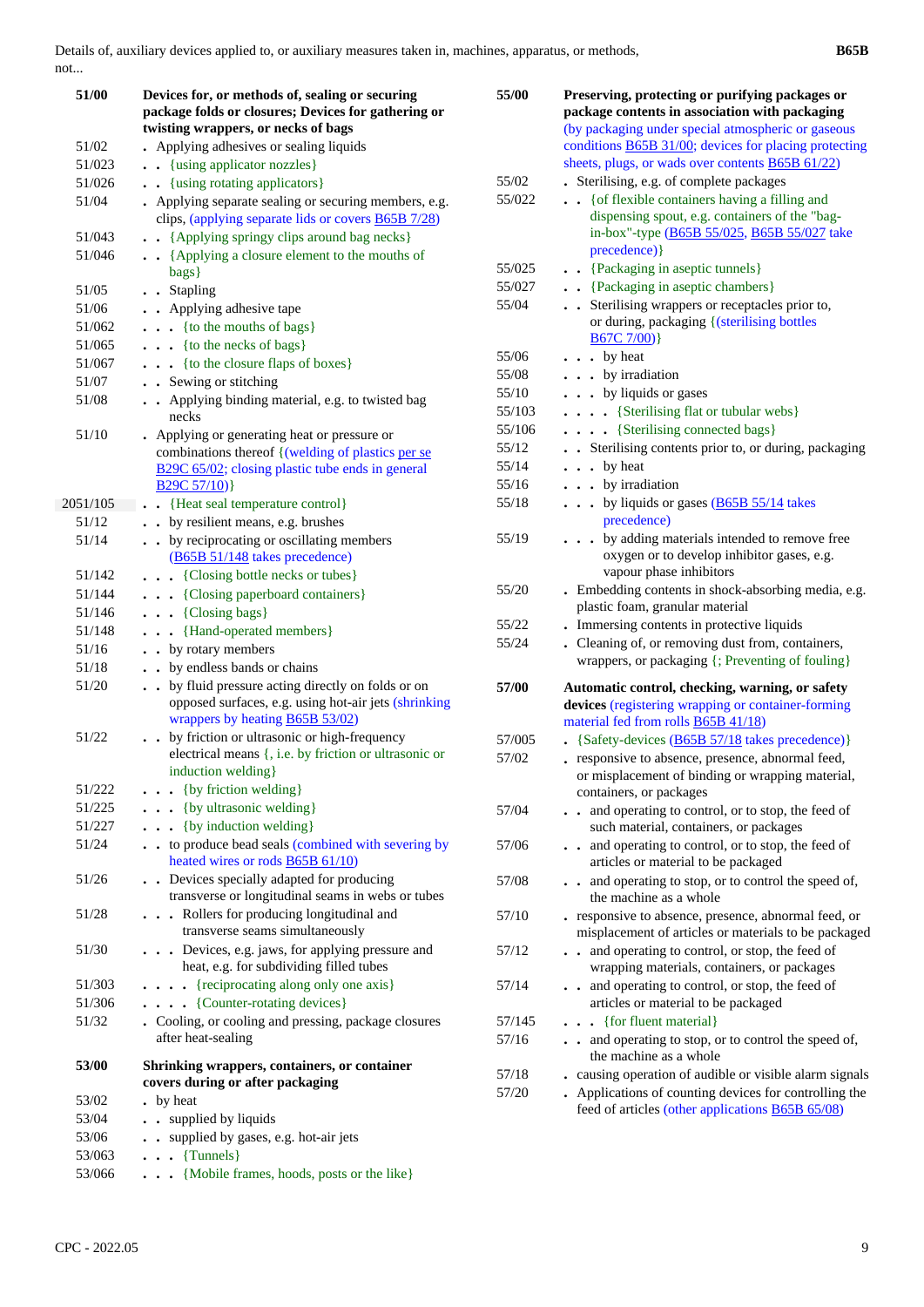| 59/00  | Arrangements to enable machines to handle<br>articles of different sizes, to produce packages of<br>different sizes, to vary the contents of packages {,<br>to handle different types of packaging material,}<br>or to give access for cleaning or maintenance<br>purposes |
|--------|----------------------------------------------------------------------------------------------------------------------------------------------------------------------------------------------------------------------------------------------------------------------------|
| 59/001 | {Arrangements to enable adjustments related to the<br>product to be packaged}                                                                                                                                                                                              |
| 59/003 | • {Arrangements to enable adjustments related to the<br>packaging material}                                                                                                                                                                                                |
| 59/005 | • {Adjustable conveying means}                                                                                                                                                                                                                                             |
| 59/02  | Arrangements to enable adjustments to be made<br>while the machine is running                                                                                                                                                                                              |
| 59/04  | . Machines constructed with readily-detachable units<br>or assemblies, e.g. to facilitate maintenance                                                                                                                                                                      |
| 61/00  | Auxiliary devices, not otherwise provided for,                                                                                                                                                                                                                             |
|        | for operating on sheets, blanks, webs, binding<br>material, containers or packages                                                                                                                                                                                         |
|        |                                                                                                                                                                                                                                                                            |
| 61/002 | {for drying glued or sealed packages}                                                                                                                                                                                                                                      |
| 61/005 | {for removing material by cutting}<br>$\bullet$                                                                                                                                                                                                                            |
| 61/007 | {Perforating strips of completed packages}                                                                                                                                                                                                                                 |
| 61/02  | for perforating, scoring {, slitting,} or applying<br>code or date marks on material prior to packaging<br>$\{(scoring\ ampoules \underline{B65B} \frac{3}{006})\}$                                                                                                        |
| 61/025 | {for applying, e.g. printing, code or date marks on                                                                                                                                                                                                                        |
|        | material prior to packaging}                                                                                                                                                                                                                                               |
| 61/04  | for severing webs, or for separating joined packages                                                                                                                                                                                                                       |
| 61/06  | • by cutting                                                                                                                                                                                                                                                               |
| 61/065 | $\bullet$ $\bullet$ {by punching out}                                                                                                                                                                                                                                      |
| 61/08  | . using rotary cutters                                                                                                                                                                                                                                                     |
| 61/10  | . using heated wires or cutters                                                                                                                                                                                                                                            |
| 61/12  | by tearing along perforations or lines of weakness                                                                                                                                                                                                                         |
| 61/14  | . for incorporating, or forming and incorporating,<br>handles or suspension means in packages (attaching,<br>or forming and attaching, string handles or tags to<br>tea-bags <b>B65B</b> 29/04)                                                                            |
| 61/16  | . Forming suspension apertures in packages                                                                                                                                                                                                                                 |
| 61/18  | . for making package-opening or unpacking elements                                                                                                                                                                                                                         |
| 61/182 | {by applying tear-strips or tear-tapes}                                                                                                                                                                                                                                    |
| 61/184 | {by applying tabs over discharge openings, e.g.<br>over discharge openings defined by tear or score<br>lines}                                                                                                                                                              |
| 61/186 | • {by applying or incorporating rigid fittings, e.g.<br>discharge spouts}                                                                                                                                                                                                  |
| 61/188 | • {by applying or incorporating profile-strips, e.g.<br>for reclosable bags}                                                                                                                                                                                               |
| 61/20  | for adding cards, coupons or other inserts to<br>package contents (adding unpacking elements<br><b>B65B 61/18</b> )                                                                                                                                                        |
| 61/202 | • {for attaching articles to the outside of a container<br>(B65B 61/205 takes precedence)}                                                                                                                                                                                 |
| 61/205 | {for adding drinking straws to a container}                                                                                                                                                                                                                                |
| 61/207 | {for inserting partitions between package<br>$\ddot{\phantom{0}}$<br>contents }                                                                                                                                                                                            |
| 61/22  | for placing protecting sheets, plugs, or wads over<br>contents, e.g. cotton-wool in bottles of pills                                                                                                                                                                       |
| 61/24  | for shaping or reshaping completed packages                                                                                                                                                                                                                                |
| 61/26  | for marking or coding completed packages                                                                                                                                                                                                                                   |
| 61/28  | for discharging completed packages from machines                                                                                                                                                                                                                           |
| 63/00  | Auxiliary devices, not otherwise provided for, for<br>operating on articles or materials to be packaged                                                                                                                                                                    |
| 63/005 | {for marking or coding articles prior to packaging}                                                                                                                                                                                                                        |

| 63/02   | - for compressing or compacting articles or materials<br>prior to wrapping or insertion in containers or<br>receptacles                                                                                                        |
|---------|--------------------------------------------------------------------------------------------------------------------------------------------------------------------------------------------------------------------------------|
| 63/022  | {using compressing chambers or plates moving in<br>$\ddot{\phantom{a}}$<br>an endless path}                                                                                                                                    |
| 63/024  | . {for compressing by winding}                                                                                                                                                                                                 |
| 63/026  | {for compressing by feeding articles through a<br>narrowing space}                                                                                                                                                             |
| 63/028  | {by pneumatic means}                                                                                                                                                                                                           |
| 63/04   | for folding or winding articles, e.g. gloves or<br>stockings                                                                                                                                                                   |
| 63/045  | . {for folding garments, e.g. stockings, shirts}                                                                                                                                                                               |
| 63/06   | • Forming elongated hanks, e.g. of shoe laces                                                                                                                                                                                  |
| 63/08   | . for heating or cooling articles or materials to                                                                                                                                                                              |
|         | facilitate packaging                                                                                                                                                                                                           |
| 65/00   | Details peculiar to packaging machines and not<br>otherwise provided for; Arrangements of such<br>details                                                                                                                      |
| 65/003  | {Packaging lines, e.g. general layout}                                                                                                                                                                                         |
| 65/006  | {Multiple parallel packaging lines}                                                                                                                                                                                            |
| 65/02   | . Driving gear                                                                                                                                                                                                                 |
| 65/04   | . Mechanisms for converting a continuous rotary                                                                                                                                                                                |
|         | motion to intermittent rotary motion, e.g. Geneva<br>drives                                                                                                                                                                    |
| 65/06   | . coated or treated with anti-friction or anti-sticking<br>materials, e.g. polytetrafluoroethylene                                                                                                                             |
| 65/08   | . Devices for counting or registering the number                                                                                                                                                                               |
|         | of articles handled, or the number of packages                                                                                                                                                                                 |
|         | produced by the machine                                                                                                                                                                                                        |
| 67/00   | Apparatus or devices facilitating manual<br>packaging operations; Sack holders                                                                                                                                                 |
|         |                                                                                                                                                                                                                                |
| 67/02   | . Packaging of articles or materials in containers                                                                                                                                                                             |
| 67/04   | Devices facilitating the insertion of articles or<br>$\ddotsc$<br>materials into bags {, e.g. guides or chutes (sack<br>holders $\overline{B65B 67/12})$                                                                       |
| 67/06   | . Manually-operable devices for closing bag necks,<br>by applying and securing lengths of string, wire                                                                                                                         |
|         | or tape                                                                                                                                                                                                                        |
| 67/08   | Wrapping of articles                                                                                                                                                                                                           |
| 67/085  | {using hand-held dispensers for stretch films}                                                                                                                                                                                 |
| 67/10   | . Wrapping-tables                                                                                                                                                                                                              |
| 67/12   | Sack holders, i.e. stands or frames with means for<br>supporting sacks in the open condition to facilitate<br>filling with articles or materials {(nozzles, funnels<br>or guides adapted to support sacks <b>B65B 39/06</b> )} |
| 67/1205 | • {collapsible or foldable (B65B 67/1216,<br>B65B 67/1244, B65B 67/1255 take precedence)}                                                                                                                                      |
| 67/1211 | • {characterised by mechanisms for moving, e.g.                                                                                                                                                                                |
|         | pivoting, lids or frame parts, e.g. pedal-operated<br>(B65B 67/1216 takes precedence; pedal- operated<br>mechanisms for opening or closing container lids<br>B65D43/26)                                                        |
| 67/1216 | • {co-operating with the door of a cabinet or the<br>$like$ }                                                                                                                                                                  |
| 67/1222 | • {characterised by means for suspending sacks,                                                                                                                                                                                |
| 67/1227 | e.g. pedal- operated}<br>{only by a part of the periphery, e.g. by<br>$\overline{a}$<br>single points or handles, or by one side or<br>two opposite sides only (B65B 67/1244 takes<br>precedence) }                            |
| 67/1233 | . . {Clamping or holding means}                                                                                                                                                                                                |
| 67/1238 | . . {Inserts or external supports, e.g. baskets, for                                                                                                                                                                           |